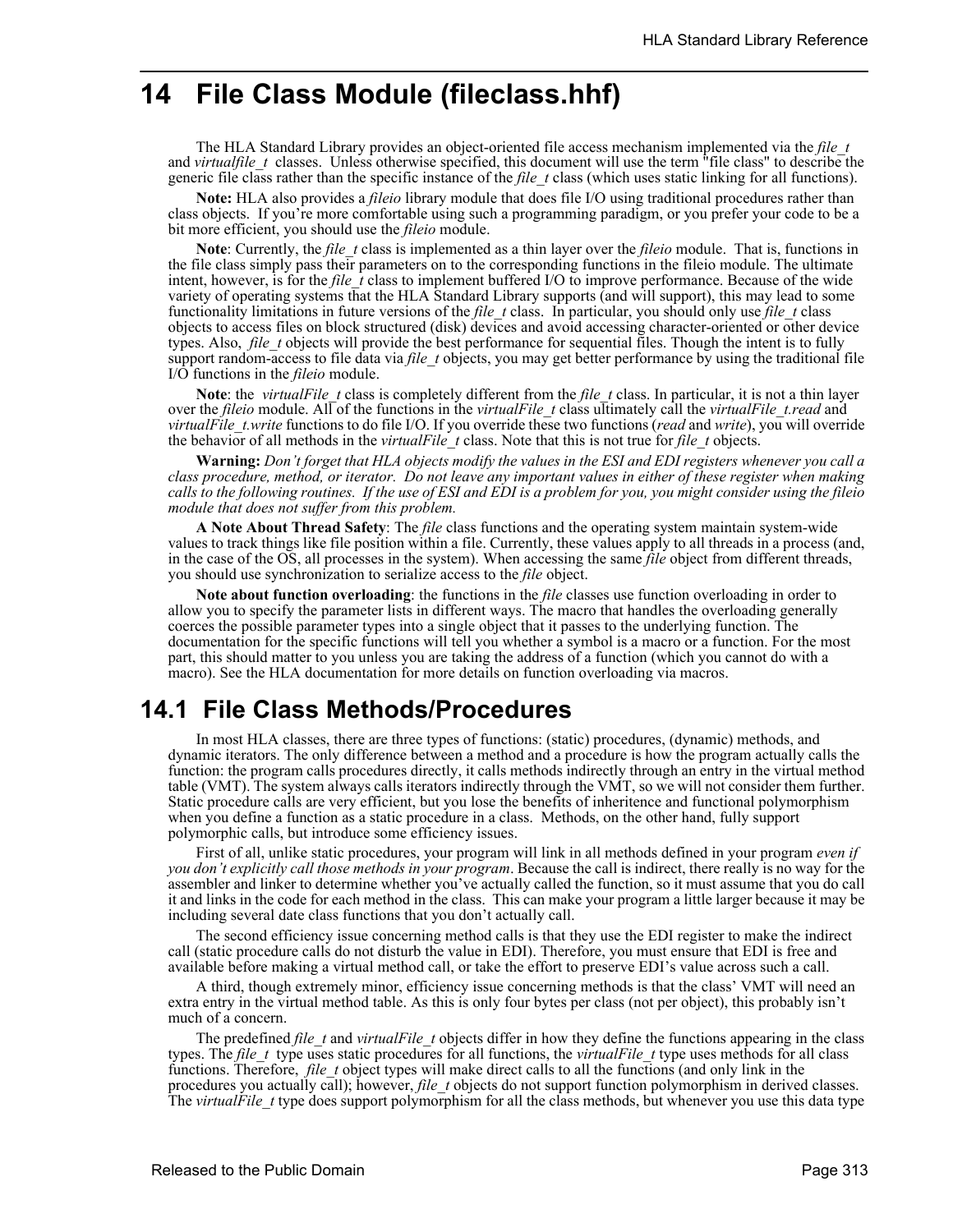you will link in all the methods (even if you don't call them all) and calls to these methods will require the use of the EDI register.

It is important to understand that *file\_t* and *virtualFile\_t* are two separate types. Neither is derived from the other. Nor are the two types compatible with one another. You should take care not to confuse objects of these two types if you're using both types in the same program.

# **14.2 A Quick Note**

The following sections do not include sample code demonstrating the calling sequences for a couple of reasons:

For high level calls, the syntax depends on the object name and type.

Low-level calling sequences don't appear here because it doesn't really make sense to make a low-level object invocation; people wanting to make low-level calls will probably use the standard

*fileio* procedures rather than the object-oriented ones.

These functions are really intended for use by programmers experienced with HLA's Object-oriented assembly facilities.

For the same reasons, there are no stack diagrams for these function calls. If you want more information on making calls to HLA class methods and procedures, please consult the HLA documentation.

In the following function descriptions, the symbol  $\leq$  bject $\geq$  is used to specify a file class object or a pointer to a *file* t class object. This wherever this document uses the name "file t", you may substitute (as appropriate) "virtualFile\_t". Note that class invocations of static procedures (e.g., "file\_t.open") are illegal with the single exception of the constructor (the create procedure). If you call a file class procedure directly, the system will raise an exception (as ESI, which should be pointing at the object's data, will contain NULL).

# **14.3 General File Operations**

The functions in this category let you initialize file objects, access fields of the file objects, and perform other housekeeping tasks.

```
<object>.create; @returns( "esi" );
file_t.create; @returns( "esi" ); [to create dynamic objects]
virtualFile_t.create; @returns( "esi" ); [to create dynamic objects]
```
The file class provides a *file\_t.create* or *virtualFile\_t.create* constructor which you should always call before making use of a file variable. For file variables (as opposed to file pointer variables), you should call this routine specifying the name of the file variable. For file pointer variables, you should call this routine using the class name and store the pointer returned in EAX into your file variable. For example, to initialize the two following two file objects, you would use code like the following:

```
var
  MyOutputFile: file_t;
  filePtr: pointer to file t;
  . 
  .
  .
  MyOutputFile.create();
  file t.create();
  mov( eax, filePtr );
```
Note that the *file t.create* constructor simply initializes the virtual method table pointer and does other necessary internal initialization. The constructor does not open a file or perform other file-related activities.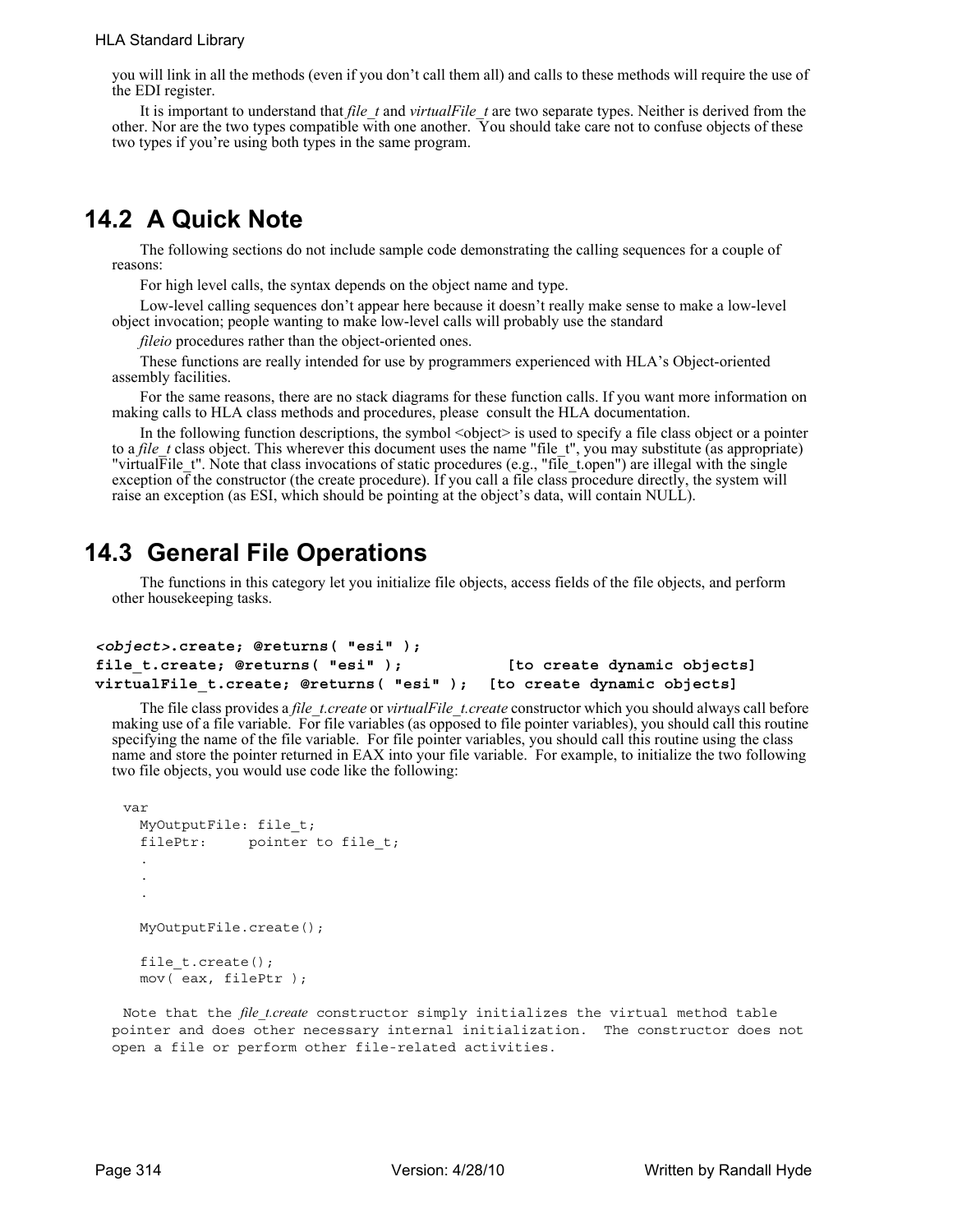#### *<object>***.handle; @returns( "eax" );**

This function returns the file *handle* in the EAX register. The returned value is invalid if you have not opened the file. You can pass this handle value to any of the Standard Library file routines (e.g., *fileio.putc*) that expect a handle. You may also pass this value to OS API functions that expect a file handle.

```
HLA high-level calling sequence examples:
filePtr.handle();
mov( eax, fileHandle );
```
## **14.4 Opening and Closing Files**

```
<object>.open( filename:string; access:dword )
```
This method opens an existing file. The *filename* parameter is a string specifying the name of the file you wish to open. The *access* parameter is one of the following:

- fileio.r
- fileio w
- fileio.rw
- fileio.a

The *fileio.r* constant tells *<object>.open* to open the file for read-only access. The *fileio.w* constant tells *<object>.open* to open the file for writing. Using the *fileio.rw* constant tells *<object>.open* to open the file for reading and writing. The *fileio.a* option tells the *<object>.open* function to open the file for writing and append all written data to the end of the file.

Before accessing the data in a file, you must open the file (which initializes the file handle). The *<object>.open* and *<object>.openNew* methods are excellent tools for this purpose. You may also open the file using direct calls to the OS API, but you must initialize the *<object>fileHandle* field of the class variable before making any other method calls in the file class.

```
HLA high-level calling sequence examples:
filePtr.open( "myfile.txt", fileio.r );
// Note: the Access parameter is almost always a constant in
// calls to fileio.open. However, if you want to pass a variable
// value or a register value in this parameter, you may certainly
// do so:
MyOutputFile.open( filenameStr, accessVarByte );
filePtr.open( someStr, al );
```
#### *<object>***.openNew( filename:string )**

This function opens a new file for writing (if the file already exists, it is first deleted and then a new file is opened for writing). The file is given the "normal" attribute.

Before accessing the data in a file, you must open the file (which initializes the file handle). The *<object>.open* and *<object>.openNew* methods are excellent tools for this purpose. You may also open the file using direct calls to the OS API, but you must initialize the *<object>.fileHandle* field of the class variable before making any other method calls in the file class.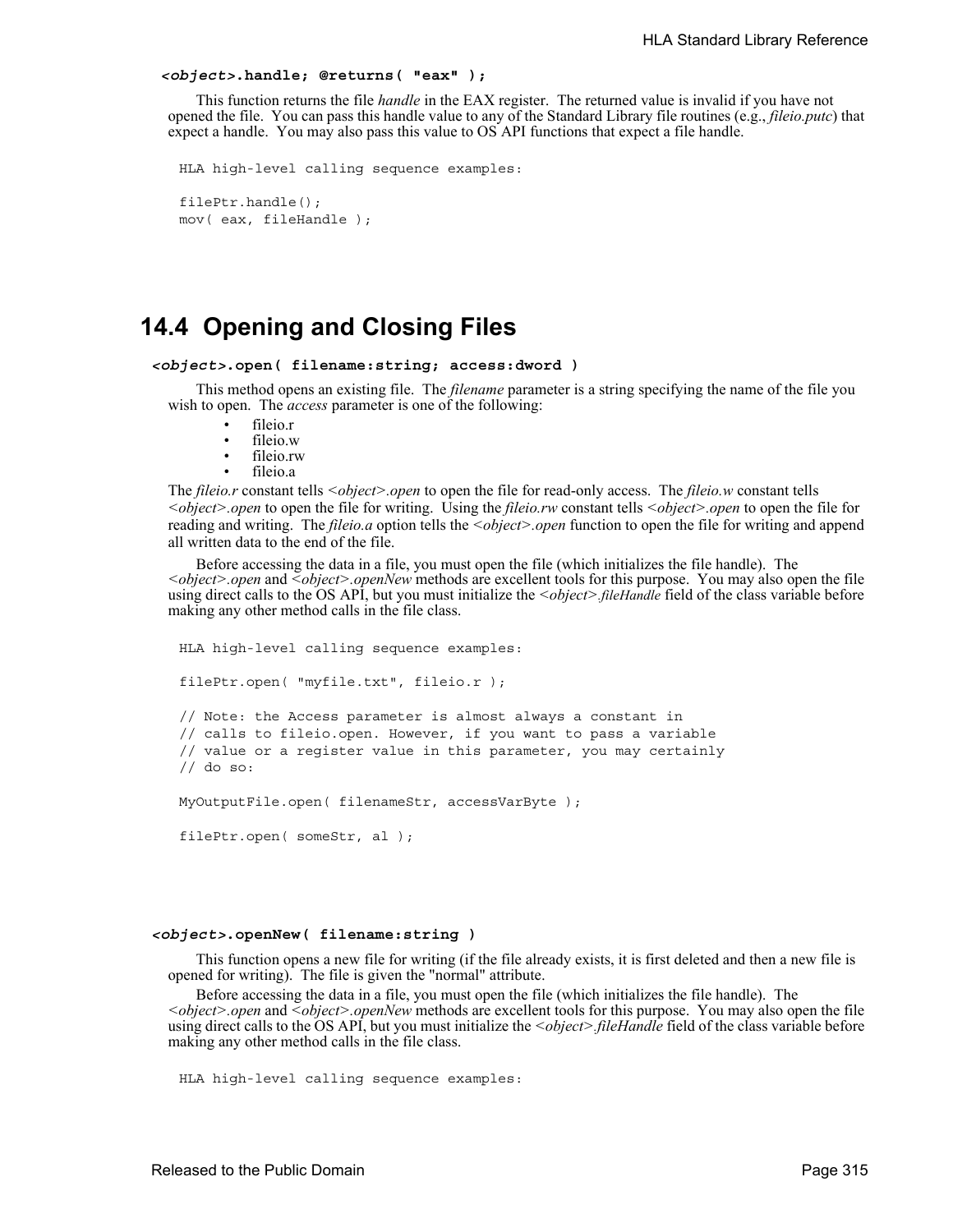#### HLA Standard Library

```
filePtr.openNew( "myfile.txt" );
// If the filename string pointer is in a register (EAX):
MyOutputFile.openNew( eax );
```
#### *<object>***.close;**

This method closes a file opened via *<object>.open* or *<object>.openNew* and flushes any buffered data to the disk.

```
HLA high-level calling sequence examples:
```

```
filePtr.close();
MyOutputFile.close();
```
# **14.5 File Predicates**

The functions in this category test conditions associated with the file.

```
<object>.eof(); @returns( "al" );
```
This function returns true in the AL register if the file pointer is at the end of the file. It returns false if the program can read additional data from the file.

**Warning**: *<object>.eof* only functions properly for actual disk files. If you attempt to read data from an interactive device like the system console (keyboard) or a serial port, *<object>.eof*'s behavior is incorrect (it will wind up eating a character from the interactive input stream every time you call it). Unfortunately, none of the Oses that HLA supports provide a way to test for EOF until after you've actually read a character from the input stream. A better solution, which works fine with both interactive input streams and file data is to use HLA's *try..endtry* statement to trap and EOF error when it occurs. For example, rather than writing the following:

```
while( !filePtr.eof( someHandle )) do
.
.
.
endwhile;
```
You should write the following:

```
try
forever
   .
   .
   .
endfor;
  exception( ex.EndOfFile );
```
endtry;

Note: under Windows, *<object>.eof* always returns false for character device files (e.g., keyboard input) and it returns false for all other non-disk file device types. Note that if the user presses ctrl-Z on the keyboard, *<object>.eof* will not return true, but the system will return an *ex.endOfFile* exception. If there is any chance you'll be reading data from a device file rather than a disk file, always use the *try..endtry* block to test for EOF.

```
HLA high-level calling sequence examples:
```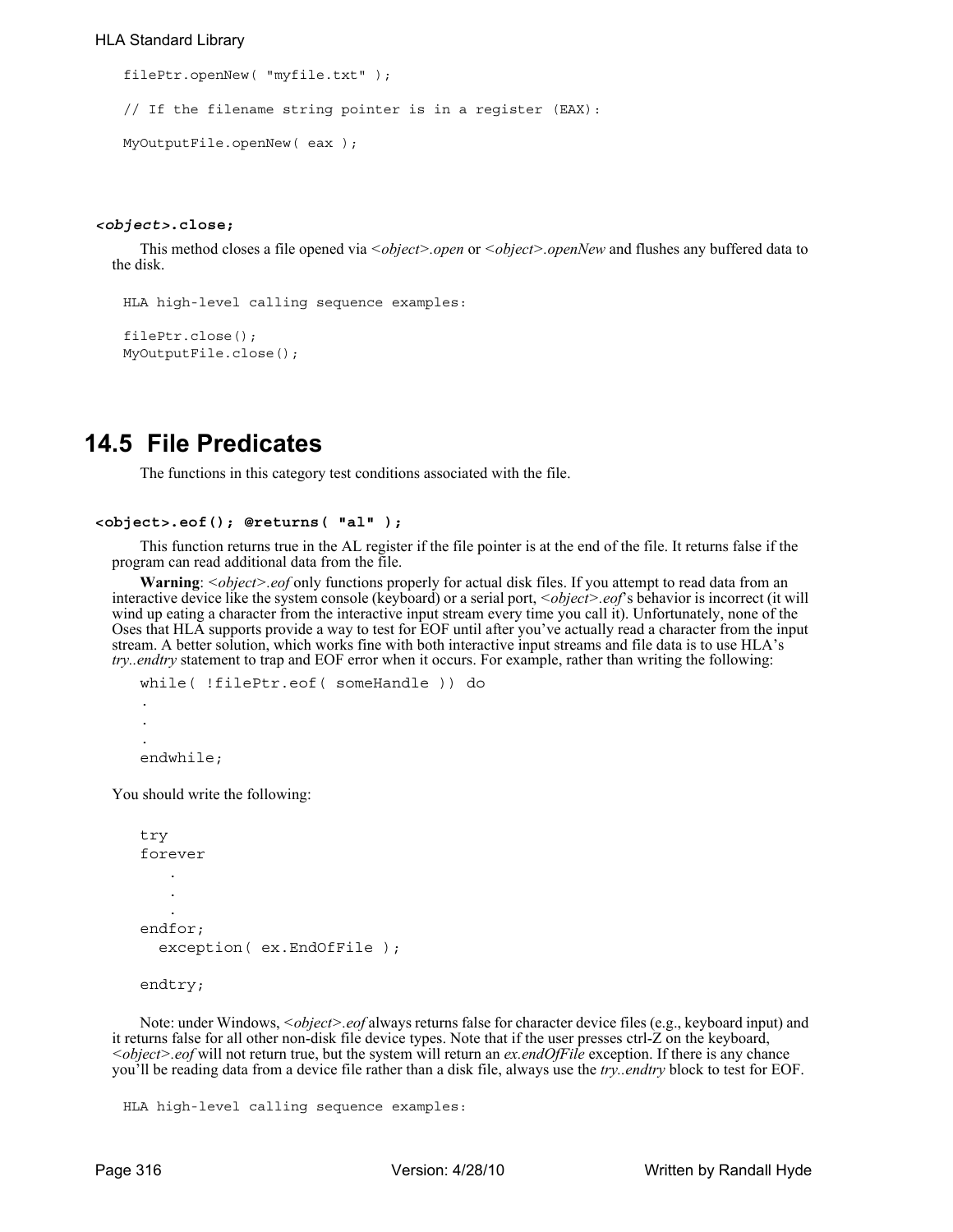```
while( !filePtr.eof( fileHandle ) ) do
  <<something while not at EOF>>
endwhile;
```

```
<object>.eoln(); @returns( "al" );
```
This function returns true in AL if the file pointer is currently pointing at the OS' end-of-line sequence in the file (carriage return/line feed for Windows, linefeed for other operating systems).

```
HLA high-level calling sequence examples:
```
filePtr.eoln();

## **14.6 Miscellaneous Output**

The following file output routines all assume that you've opened the <object> file variable via a call to *<object>.open* and you've successfully opened the file for output.

```
<object>.write( var buffer:var; count:dword )
```
This method writes the number of bytes specified by the *count* parameter to the file. The bytes starting at the address of the *buffer* byte are written to the file. No range checking is done on the *buffer*, it is your responsibility to ensure that the buffer contains at least *count* valid data bytes.

Note: Notice that the *buffer* parameter is an untyped reference parameter. Untyped reference parameters have special properties, so be sure to read the chapter on "Passing Parameters to Standard Library Routines" (parmpassing.rtf) if you are not absolutely sure you understand how untyped reference parameters operate.

```
HLA high-level calling sequence examples:
filePtr.write( buffer, count );
// If bufPtr is a dword object containing the
// address of the buffer whose data you wish to
// write to the file:
filePtr.write( val bufPtr, count );
// The following writes the four-byte value of
// the bufPtr variable to the file (an unusual
// operation):
filePtr.write( bufPtr, 4 );
```
#### *<object>***.putbool( b:boolean );**

This procedure writes the string "true" or "false" to the *<object>* output file depending on the value of the *b* parameter.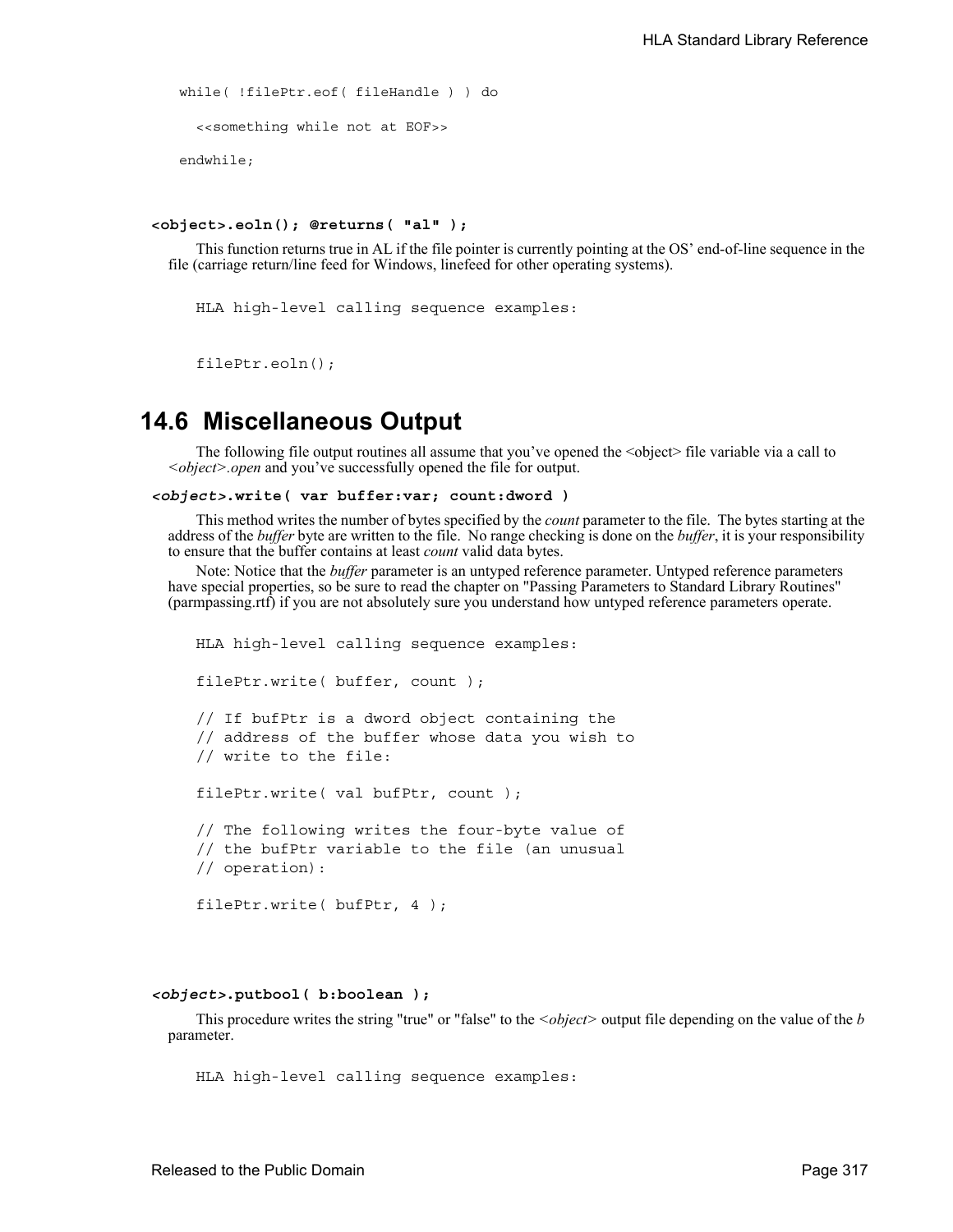```
filePtr.putbool( boolVar );
// If the boolean is in a register (AL):
MyOutputFile.putbool( al );
```
#### *<object>***.newln( );**

This function writes a newline sequence (carriage return/line feed under Windows, linefeed under other operating systems) to the specified output file (*<object>*).

```
HLA high-level calling sequence examples:
```

```
filePtr.newln();
MyOutputFile.newln();
```
# **14.7 Character, Character Set, and String Output**

The following file output routines all assume that you've opened the <object> file variable via a call to *<object>.open* and you've successfully opened the file for output.

```
<object>.putc( c:char )
```
Writes the character specified by the *c* parameter to the file.

```
HLA high-level calling sequence examples:
filePtr.putc( charVar );
// If the character is in a register (AL):
MyOutputFile.putc( al );
```
#### *<object>.***putcSize( c:char; width:int32; fill:char )**

Outputs the character *c* to the file filevar using at least *width* output positions. If the absolute value of *width* is greater than one, then this function writes *fill* characters as padding characters during the output. If *width* is a positive value greater than one, then *<object>.putcSize* writes *c* left justfied in a field of *width* characters; if *width* is a negative value less than one, then *<object>.putcSize* writes *c* right justified in a field of *width* characters.

HLA high-level calling sequence examples:

filePtr.putcSize( charVar, width, padChar );

```
<object>.putcset( cst:cset );
```
This function writes all the members of the *cst* character set parameter to the specified file variable.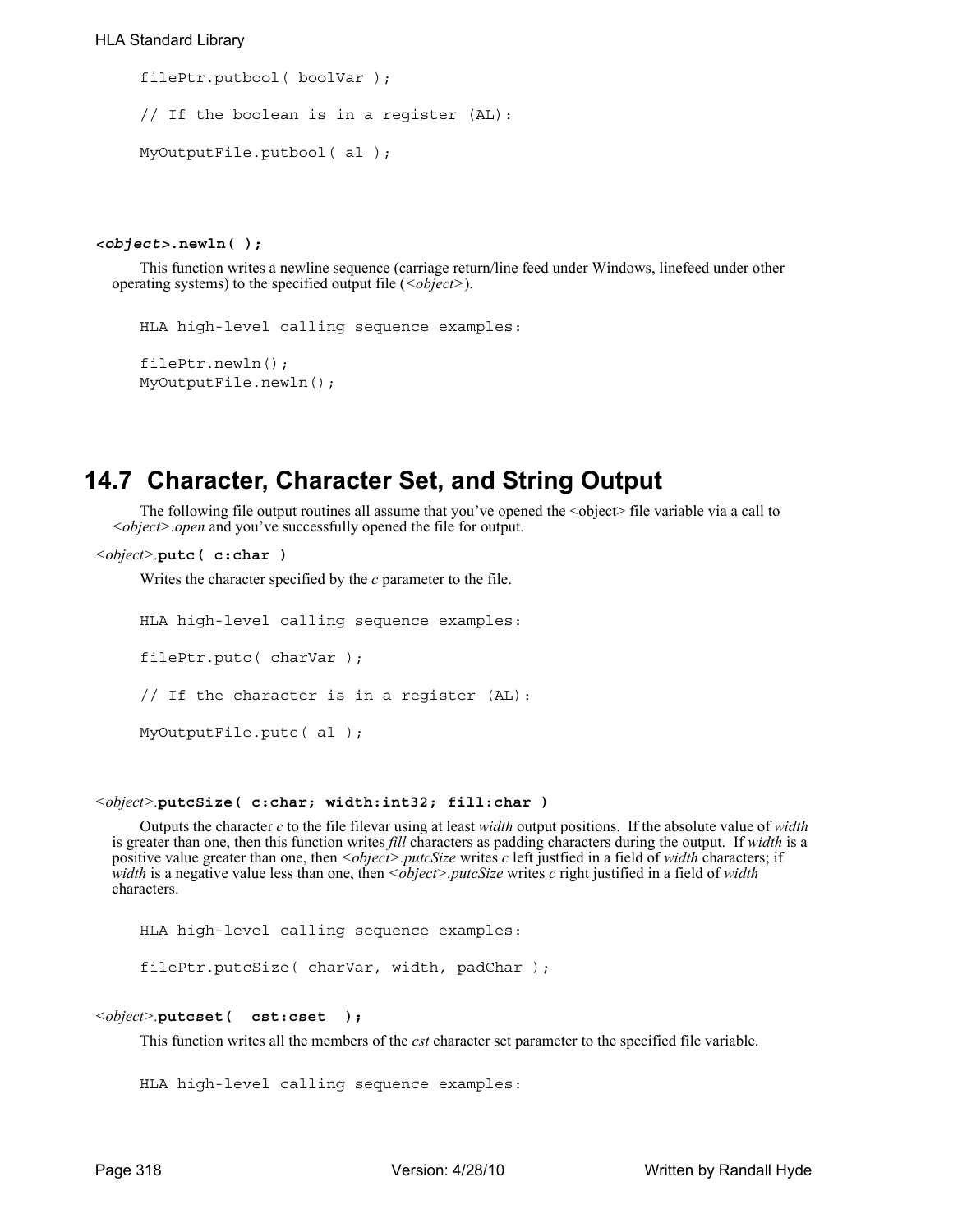```
filePtr.putcset( csVar );
MyOutputFile.putcset( [ebx] ); // EBX points at the cset.
```

```
<object>.puts( s:string );
```
This procedure writes the value of the string parameter to the file.

HLA high-level calling sequence examples:

```
filePtr.puts( strVar );
filePtr.puts( ebx ); // EBX holds a string value.
MyOutputFile.puts( "Hello World" );
```

```
<object>.putsSize( s:string; width:int32; fill:char )
```
This function writes the *s* string to the file using at least *width* character positions. If the absolute value of *width* is less than or equal to the length of *s*, then this function behaves exactly like *<object>.puts*. On the other hand, if the absolute value of *width* is greater than the length of *s*, then *<object>.putsSize* writes *width* characters to the output file. This procedure emits the *fill* character in the extra print positions. If *width* is positive, then *<object>.putsSize* right justifies the string in the print field. If *width* is negative, then *<object>.putsSize* left justifies the string in the print field. Generally, people expect the string to be left justified, so you should ensure that this value is negative to achieve this.

```
HLA high-level calling sequence examples:
filePtr.putsSize( strVar, width, ' ' );
// For the following, EBX holds the string value,
// ECX contains the width, and AL holds the pad
// character:
MyOutputFile.putsSize( ebx, ecx, al );
filePtr.putsSize( "Hello World", 25, padChar );
```
## **14.8 Hexadecimal Numeric Output**

The following file output routines all assume that you've opened the <object> file variable via a call to *<object>.open* and you've successfully opened the file for output.

```
<object>.putb( b:byte );
```
This procedure writes the value of *b* to the file using exactly two hexadecimal digits (including a leading zero if necessary).

HLA high-level calling sequence examples:

filePtr.putb( byteVar );

// If the character is in a register (AL):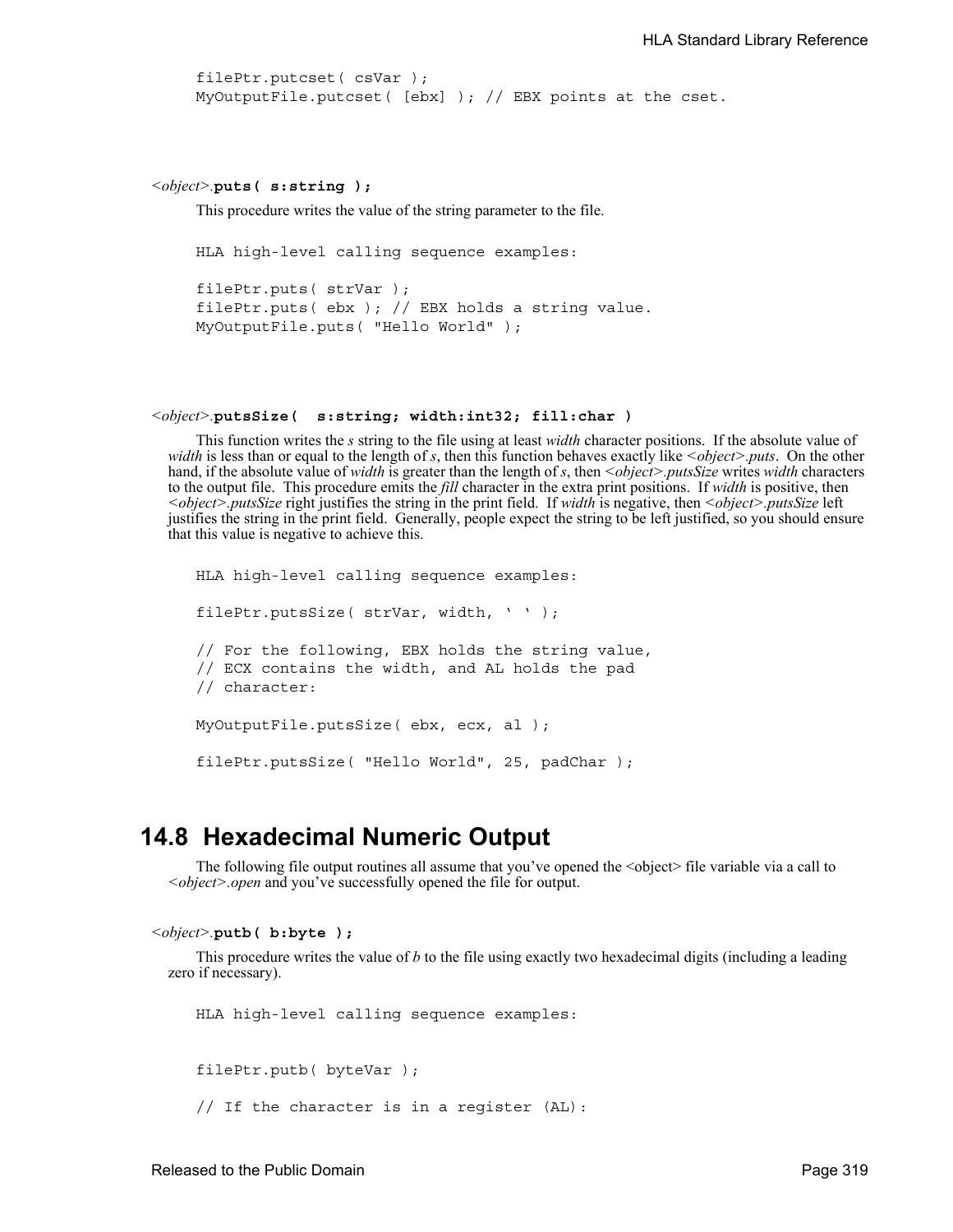```
MyOutputFile.putb( al );
```
#### *<object>.***puth8( b:byte );**

This procedure writes the value of *b* to the file using one or two hexadecimal digits (the minimum necessary).

```
HLA high-level calling sequence examples:
```

```
filePtr.puth8( byteVar );
```

```
// If the character is in a register (AL):
```
MyOutputFile.puth8( al );

#### *<object>.***puth8Size( b:byte; width:dword; fill:char )**

This procedure writes the value of *b* to the file using a minimum field *width* and a *fill* character. See the discussion of *width* and *fill* in the description of the *<object>.putcSize* function for more details on their behavior.

```
HLA high-level calling sequence examples:
```
filePtr.puth8Size( byteVar, width, padChar );

#### *<object>.***putw( w:word );**

This procedure writes the value of *w* to the file using exactly four hexadecimal digits (including leading zeros if necessary).

HLA high-level calling sequence examples:

filePtr.putw( wordVar );

```
// If the word is in a register (AX):
```
MyOutputFile.putw( ax );

#### *<object>.***puth16( w:word );**

This procedure writes the value of *w* to the file using 1-4 hexadecimal digits (the minimum necessary).

HLA high-level calling sequence examples:

filePtr.puth16( wordVar );

```
// If the word is in a register (AX):
```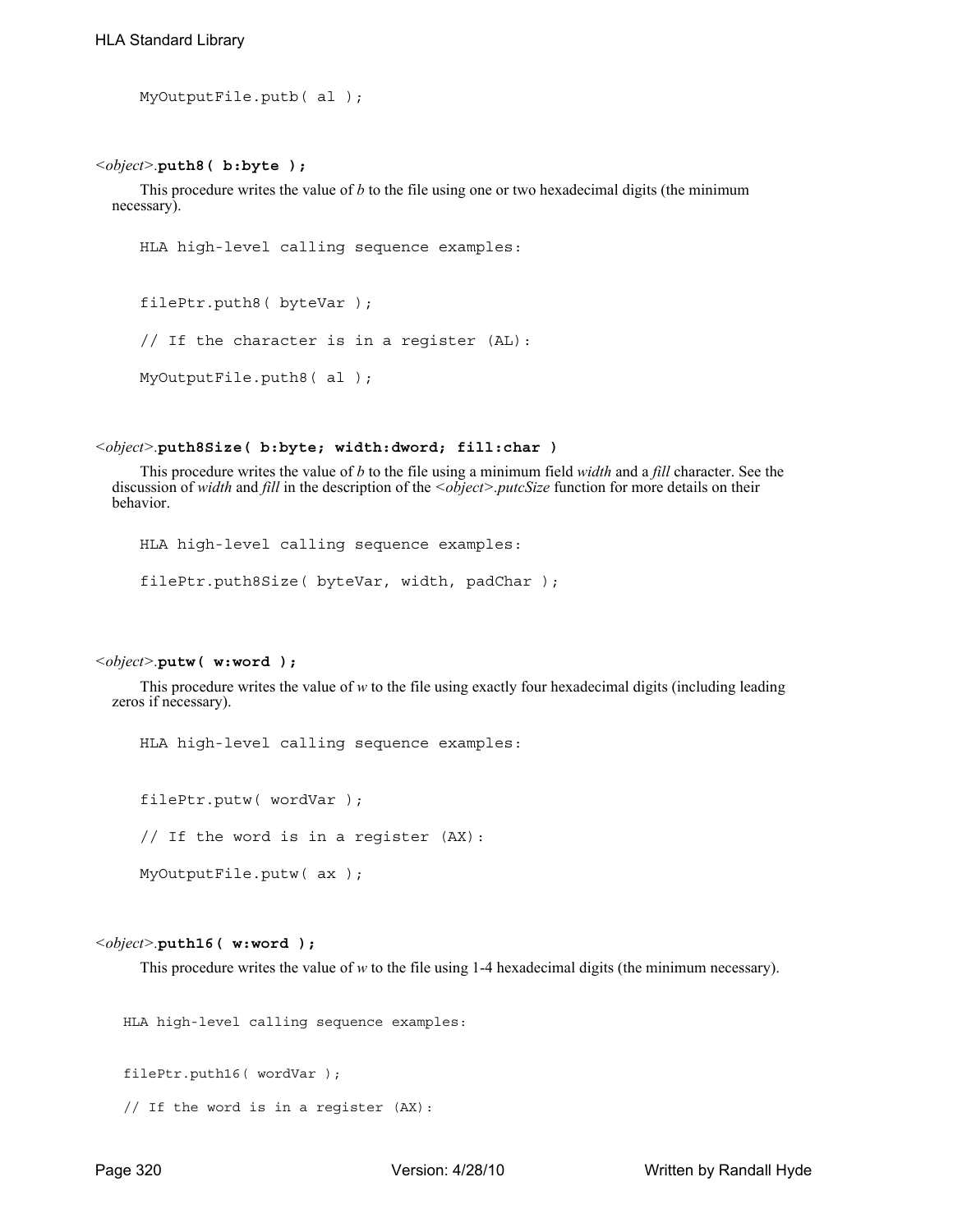```
MyOutputFile.puth16( ax );
```
#### *<object>.***puth16Size( w:word; width:dword; fill:char )**

This procedure writes the value of *w* to the file using a minimum field *width* and a *fill* character. See the discussion of *width* and *fill* in the description of the *<object>.putcSize* function for more details on their behavior.

HLA high-level calling sequence examples:

filePtr.puth16Size( wordVar, width, padChar );

#### *<object>.***putd( dw:dword );**

This procedure writes the value of *d* to the file using exactly eight hexadecimal digits (including leading zeros if necessary). If the stdlib global underscores value (see the conversions module for details) contains true, then this function will also print an underscore between the fourth and fifth digits.

```
HLA high-level calling sequence examples:
filePtr.putd(dwordVar );
// If the dword value is in a register (EAX):
MyOutputFile.putd( eax );
```
#### *<object>.***puth32( dw:dword );**

This procedure writes the value of *d* to the file using the minimum number of hexadecimal required. If the stdlib global underscores value (see the conversions module for details) contains true, then this function will also print an underscore between the fourth and fifth digits (if there are at least five digits in the number).

HLA high-level calling sequence examples:

filePtr.puth32( dwordVar ); // If the dword is in a register (EAX): MyOutputFile.puth32( eax );

#### *<object>.***puth32Size( d:dword; width:dword; fill:char )**

This procedure writes the value of d to the file using a minimum field *width* and a *fill* character. See the discussion of *width* and *fill* in the description of the *<object>.putcSize* function for more details on their behavior.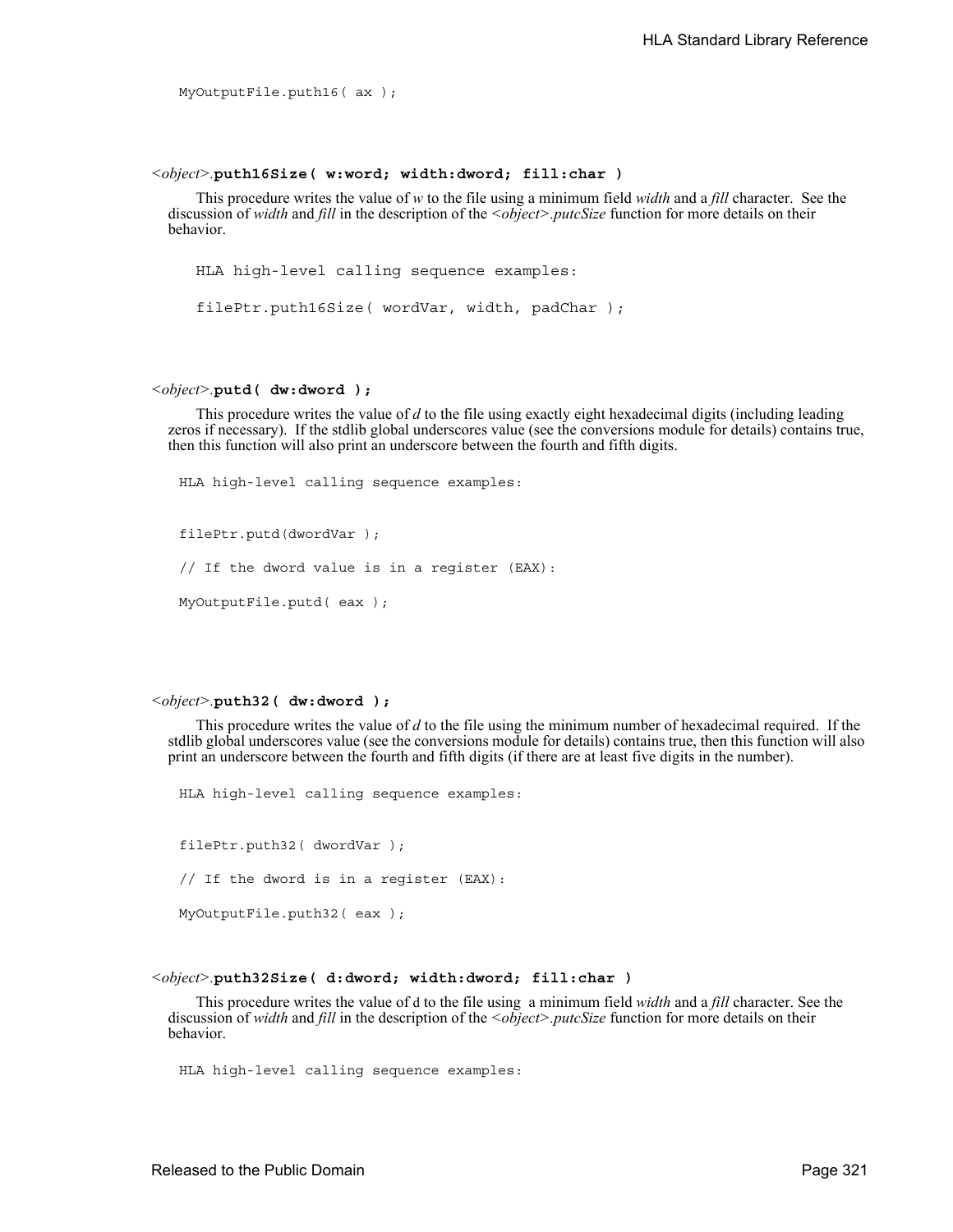#### HLA Standard Library

```
filePtr.puth32Size( dwordVar, width, ' ' );
// If the dword is in a register (EAX):
MyOutputFile.puth32Size( eax, width, cl );
```
#### *<object>.***putq( q:qword );**

This procedure writes the value of *q* to the file using exactly 16 hexadecimal digits (including leading zeros if necessary). If the stdlib global underscores value (see the conversions module for details) contains true, then this function will also print an underscore between each group of four digits.

HLA high-level calling sequence example:

filePtr.putq( qwordVar );

#### *<object>.***puth64( q:qword );**

This procedure writes the value of *q* to the file using 1-16 hexadecimal digits (the minimum necessary). If the stdlib global underscores value (see the conversions module for details) contains true, then this function will also print an underscore between each group of four digits.

HLA high-level calling sequence example:

MyOutputFile.puth64( qwordVar );

#### *<object>.***puth64Size( q:qword; width:dword; fill:char )**

This procedure writes the value of *q* to the file using a minimum field *width* and a *fill* character. See the discussion of *width* and *fill* in the description of the *<object>.putcSize* function for more details on their behavior.

HLA high-level calling sequence example:

MyOutputFile.puth64Size( qwordVar, width, ' ' );

#### *<object>.***puttb( tb:tbyte )**

This procedure writes the value of *tb* to the file using exactly 20 hexadecimal digits (including leading zeros if necessary and an intervening underscores if underscore output is enabled).

HLA high-level calling sequence examples:

filePtr.puttb( tbyteVar );

#### *<object>.***puth80( tb:tbyte )**

This procedure writes the value of *tb* to the file using 1-20 hexadecimal digits (the minimum necessary) and an intervening underscores if underscore output is enabled).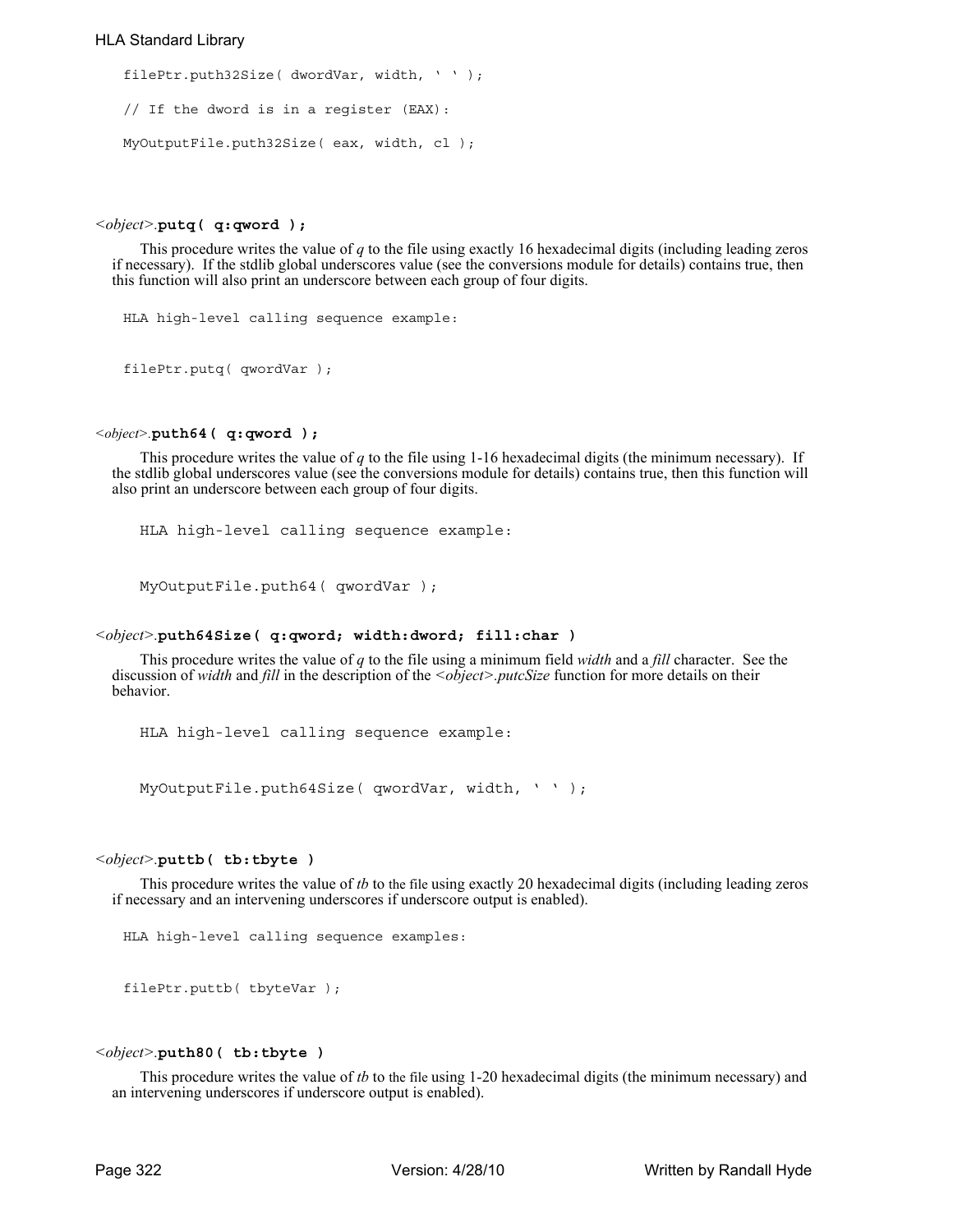```
HLA high-level calling sequence examples:
```

```
filePtr.puth80( tbyteVar );
```
#### *<object>.***puth80Size( tb:tbyte; width:dword; fill:char )**

This procedure writes the value of *tb* to the file using a minimum field *width* and a *fill* character. See the discussion of *width* and *fill* in the description of the *<object>.putcSize* function for more details on their behavior.

HLA high-level calling sequence examples:

filePtr.puth80Size( tbyteVar, width, ' ' );

*<object>.***putl( l:lword )**

This procedure writes the value of *l* to the file using exactly 32 hexadecimal digits (including leading zeros if necessary and an intervening underscores if underscore output is enabled).

HLA high-level calling sequence examples:

MyOutputFile.putl( lwordVar );

#### *<object>.***puth128( l:lword )**

This procedure writes the value of *l* to the file using 1-32 hexadecimal digits (the minimum necessary) and an intervening underscores if underscore output is enabled).

HLA high-level calling sequence examples:

```
filePtr.puth128( lwordVar );
```
#### *<object>.***puth128Size( l:lword; width:dword; fill:char )**

This procedure writes the value of *l* to the file using a minimum field *width* and a *fill* character. See the discussion of *width* and *fill* in the description of the *<object>.putcSize* function for more details on their behavior.

HLA high-level calling sequence examples:

MyOutputFile.puth128Size( tbyteVar, width, ' ' );

## **14.9 Signed Integer Numeric Output**

The following file output routines all assume that you've opened the  $\leq$ object> file variable via a call to *<object>.open* and you've successfully opened the file for output.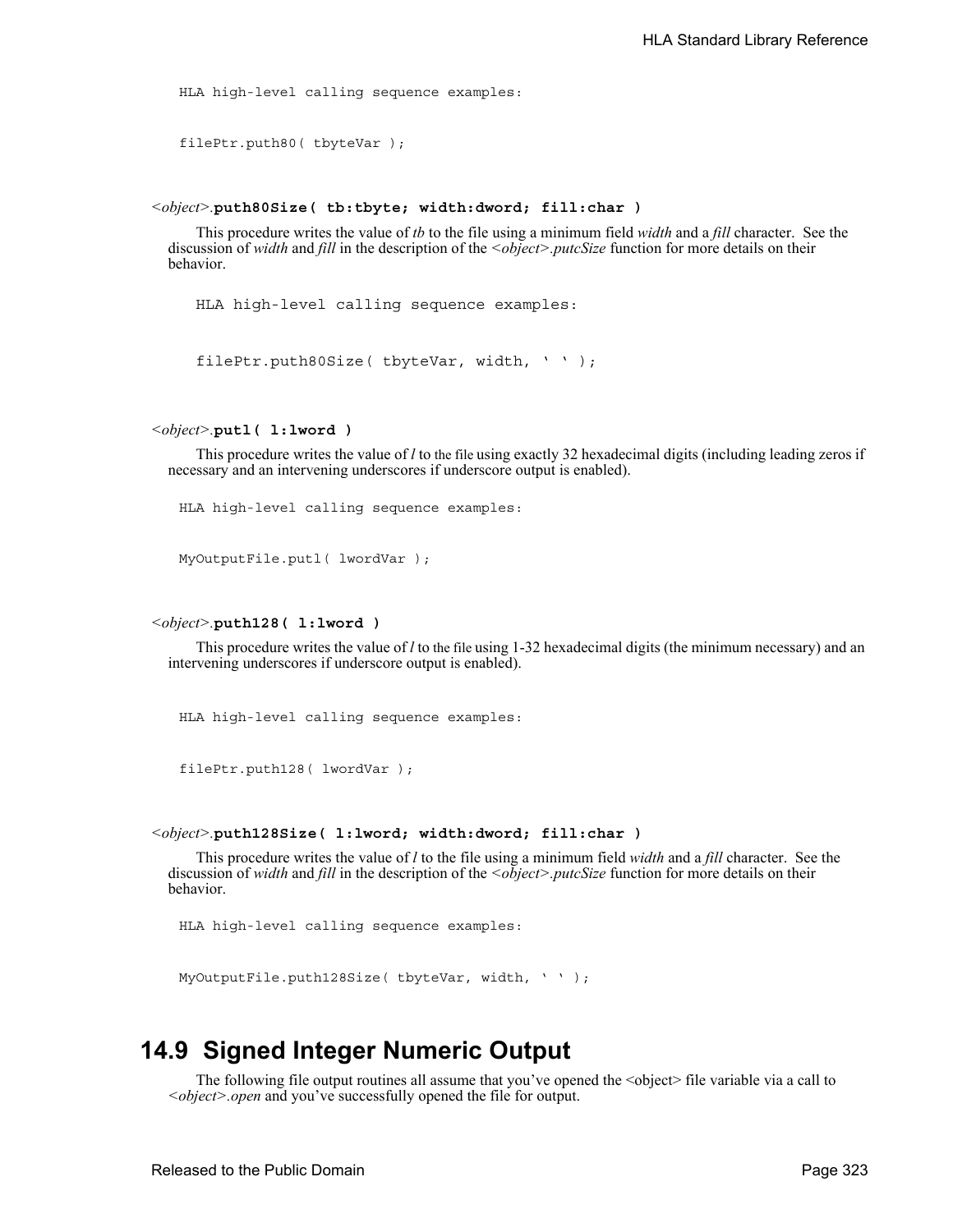#### HLA Standard Library

These routines convert signed integer values to string format and write that string to the *filevar* file. The *<object>.putxxxSize* functions contain *width* and *fill* parameters that let you specify the minimum field width when outputting a value.

If the absolute value of *width* is greater than the number of print positions the value requires, then these functions output *width* characters to the output file. If *width* is non-negative, then these functions right-justify the value in the output field; if value is negative, then these functions left-justify the value in the output field.

These functions print the *fill* character as the padding value for the extra print positions.



#### **<***object***>.puti8 ( b:byte );**

This function converts the eight-bit signed integer you pass as a parameter to a string and writes this string to the file using the minimum number of print positions the number requires.

HLA high-level calling sequence examples:

filePtr.puti8( byteVar );

// If the character is in a register (AL):

MyOutputFile.puti8( al );

#### **<***object***>.puti8Size ( b:byte; width:int32; fill:char );**

This function writes the eight-bit signed integer value you pass to the specified output file using the *width* and *fill* values as specified above.

HLA high-level calling sequence examples:

filePtr.puti8Size( byteVar, width, padChar );

#### **<***object***>.puti16( w:word );**

This function converts the 16-bit signed integer you pass as a parameter to a string and writes this string to the file using the minimum number of print positions the number requires.

HLA high-level calling sequence examples: MyOutputFile.puti16( wordVar ); // If the word is in a register (AX): filePtr.puti16( ax );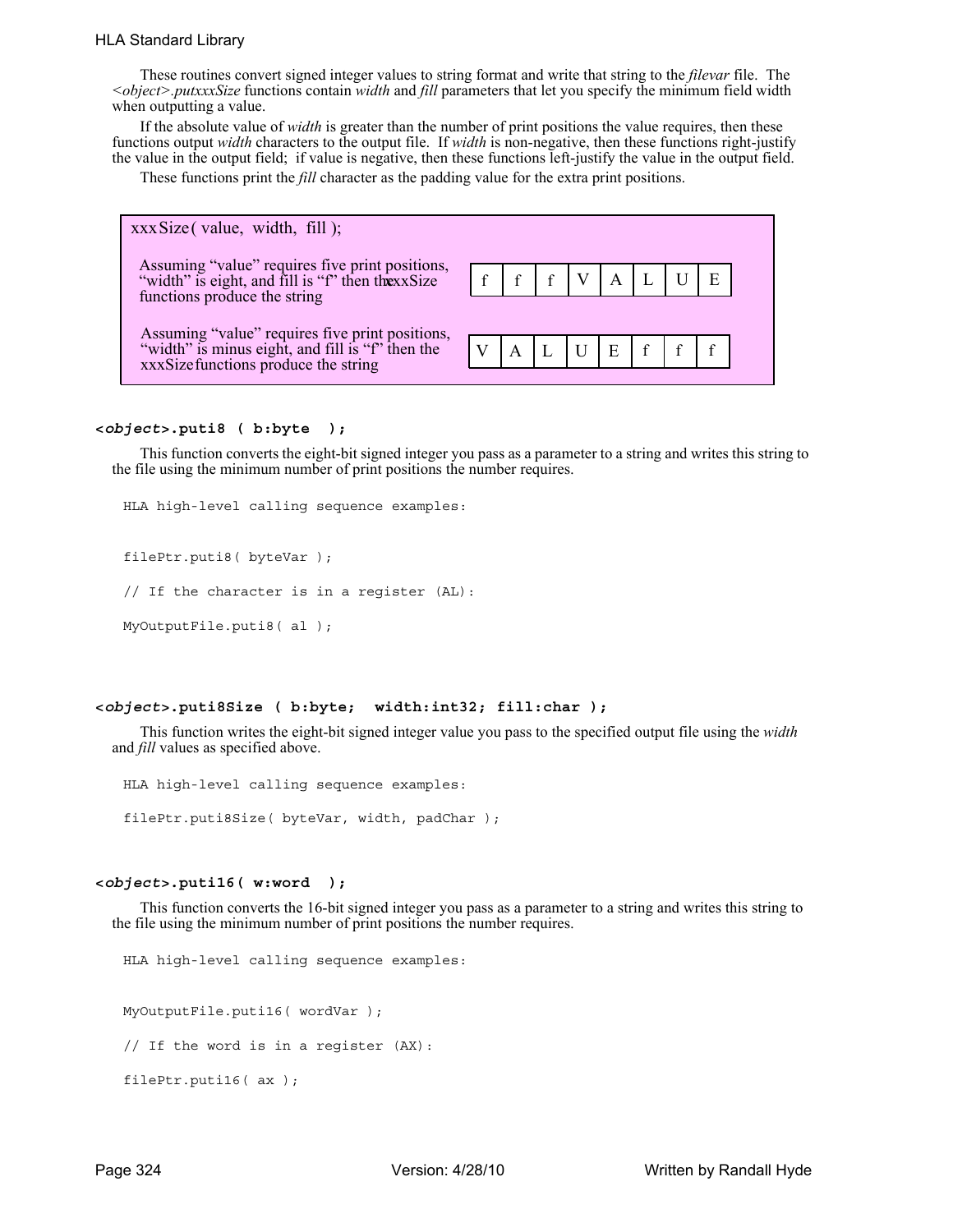#### **<***object***>.puti16Size( w:word; width:int32; fill:char );**

This function writes the 16-bit signed integer value you pass to the specified output file using the *width* and *fill* values as specified above.

HLA high-level calling sequence examples: filePtr.puti16Size( wordVar, width, padChar );

#### **<***object***>.puti32( d:dword );**

This function converts the 32-bit signed integer you pass as a parameter to a string and writes this string to the file using the minimum number of print positions the number requires.

HLA high-level calling sequence examples:

filePtr.puti32( dwordVar ); // If the dword is in a register (EAX): MyOutputFile.puti32( eax );

#### **<***object***>.puti32Size( d:dword; width:int32; fill:char );**

This function writes the 32-bit value you pass as a signed integer to the specified output file using the *width* and *fill* values as specified above.

HLA high-level calling sequence examples:

MyOutputFile.puti32Size( dwordVar, width, ' ' );

// If the dword is in a register (EAX):

filePtr.puti32Size( eax, width, cl );

**<***object***>.puti64( q:qword );**

This function converts the 64-bit signed integer you pass as a parameter to a string and writes this string to the file using the minimum number of print positions the number requires.

```
MyOutputFile.puti64( qwordVar );
```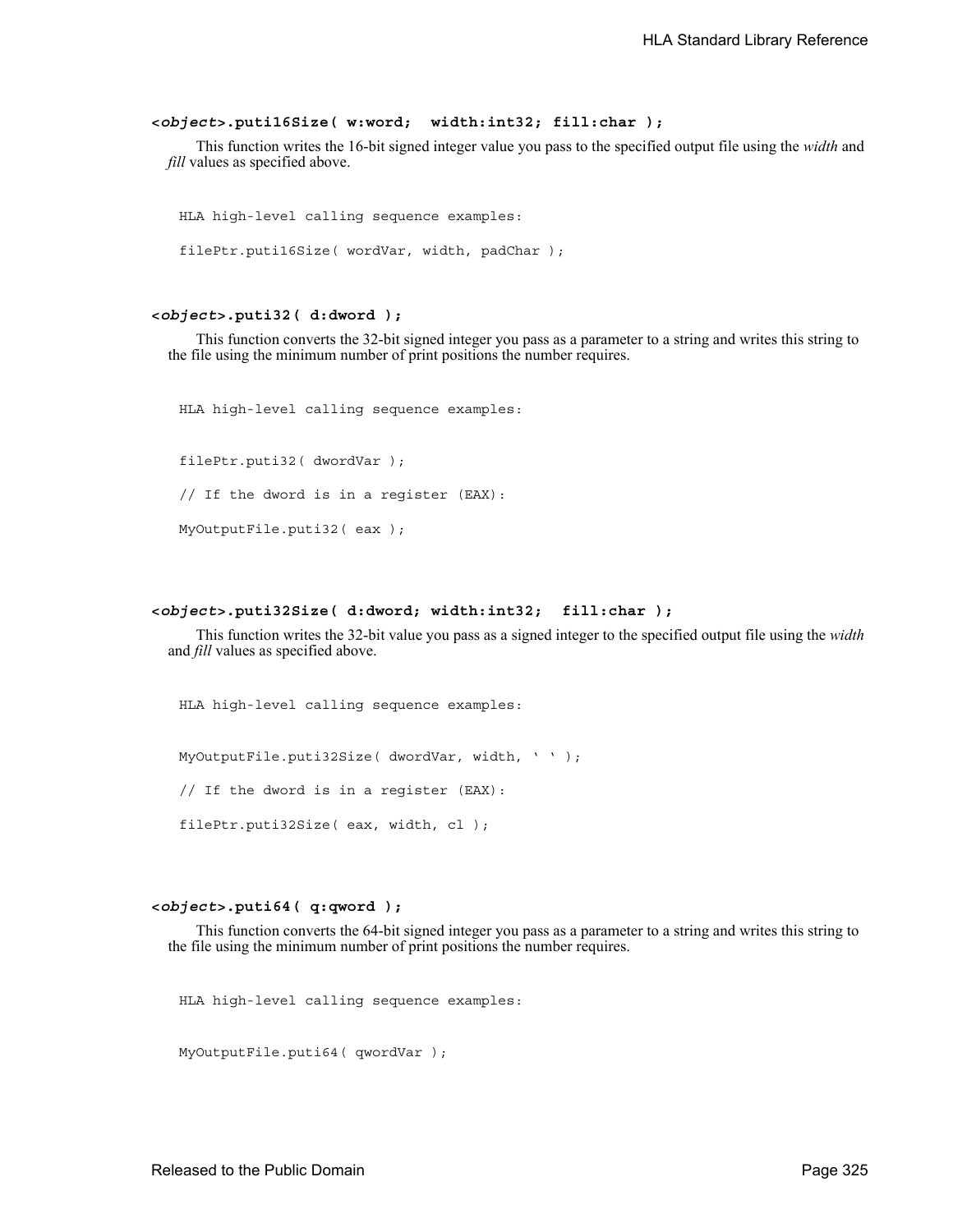#### HLA Standard Library

#### **<***object***>.puti64Size( q:qword; width:int32; fill:char );**

This function writes the 64-bit value you pass as a signed integer to the specified output file using the *width* and *fill* values as specified above.

```
HLA high-level calling sequence examples:
```

```
filePtr.puti64Size( qwordVar, width, ' ' );
```
#### **<***object***>.puti128( l:lword );**

This function converts the 128-bit signed integer you pass as a parameter to a string and writes this string to the file using the minimum number of print positions the number requires.

```
HLA high-level calling sequence examples:
```

```
MyOutputFile.puti128( lwordVar );
```
#### **<***object***>.puti128Size( l:lword; width:int32; fill:char );**

This function writes the 128-bit value you pass as a signed integer to the specified output file using the *width* and *fill* values as specified above.

```
HLA high-level calling sequence examples:
```

```
filePtr.puti128Size( lwordVar, width, ' ' );
```
## **14.10 Unsigned Integer Numeric Output**

These routines convert unsigned integer values to string format and write that string to the file. The *<object>.putxxxSize* functions contain *width* and *fill* parameters that let you specify the minimum field width when outputting a value.

If the absolute value of *width* is greater than the number of print positions the value requires, then these functions output *width* characters to the output file. If *width* is non-negative, then these functions right-justify the value in the output field; if value is negative, then these functions left-justify the value in the output field.

These functions print the *fill* character as the padding value for the extra print positions.

```
<object>.putu8 ( b:byte )
```
This function converts theeight-bit unsigned integer you pass as a parameter to a string and writes this string to the file using the minimum number of print positions the number requires.

```
HLA high-level calling sequence examples:
filePtr.putu8( byteVar );
// If the character is in a register (AL):
MyOutputFile.putu8( al );
```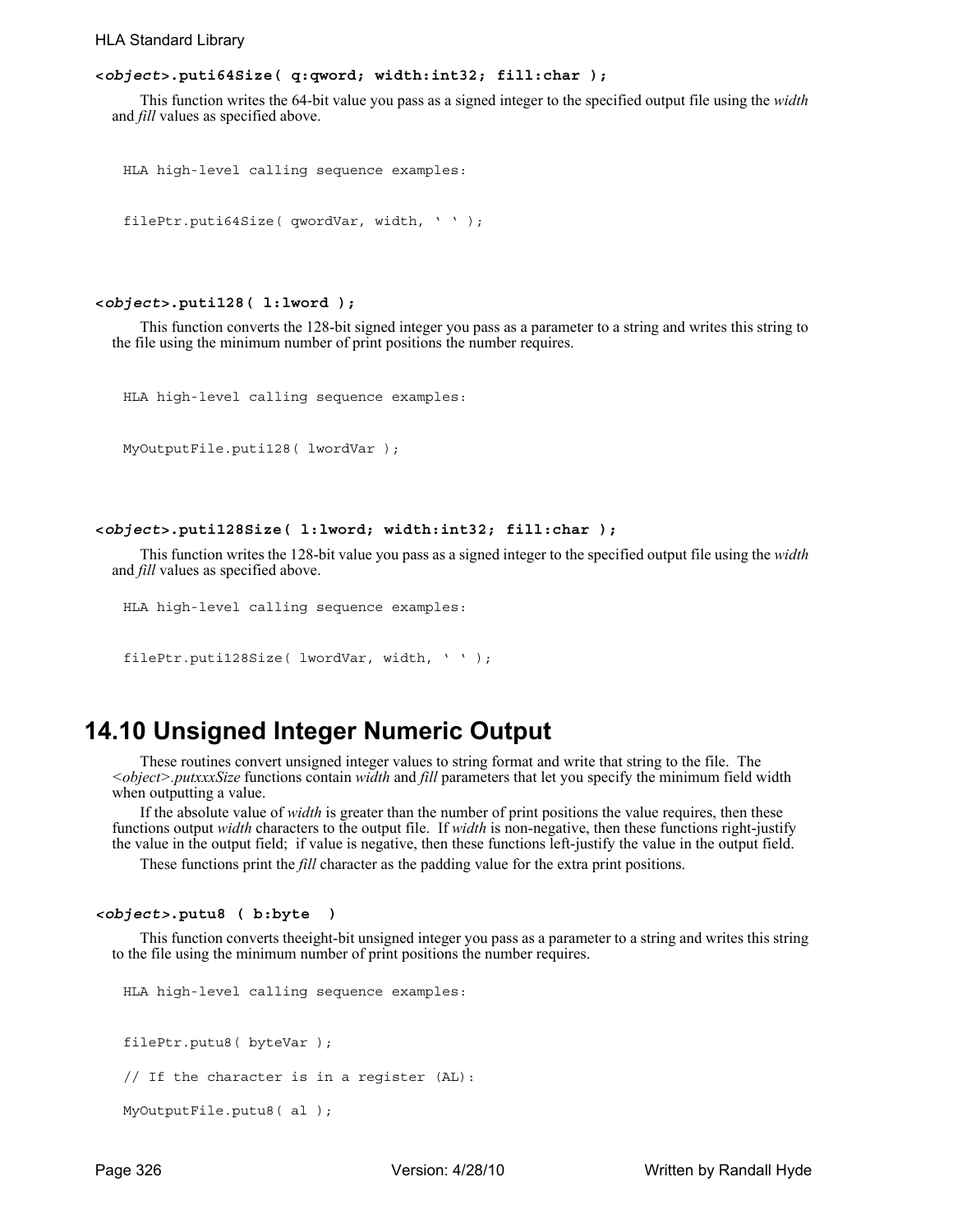#### *<object>***.putu8size( b:byte; width:int32; fill:char )**

This function writes the unsigned eight-bit value you pass to the specified output file using the *width* and *fill* values as specified above.

```
HLA high-level calling sequence examples:
filePtr.putu8Size( byteVar, width, padChar );
```
#### *<object>***.putu16( w:word )**

This function converts the 16-bit unsigned integer you pass as a parameter to a string and writes this string to the file using the minimum number of print positions the number requires.

HLA high-level calling sequence examples: filePtr.putu16( wordVar ); // If the word is in a register (AX): MyOutputFile.putu16( ax );

#### *<object>***.putu16size( w:word; width:int32; fill:char )**

This function writes the unsigned 16-bit value you pass to the specified output file using the *width* and *fill* values as specified above.

HLA high-level calling sequence examples: filePtr.putu16Size( wordVar, width, padChar );

#### *<object>***.putu32( d:dword )**

This function converts the 32-bit unsigned integer you pass as a parameter to a string and writes this string to the file using the minimum number of print positions the number requires.

HLA high-level calling sequence examples: filePtr.putu32( dwordVar );

// If the dword is in a register (EAX):

MyOutputFile.putu32( eax );

#### *<object>***.putu32Size( d:dword; width:int32; fill:char )**

This function writes the unsigned 32-bit value you pass to the specified output file using the *width* and *fill* values as specified above.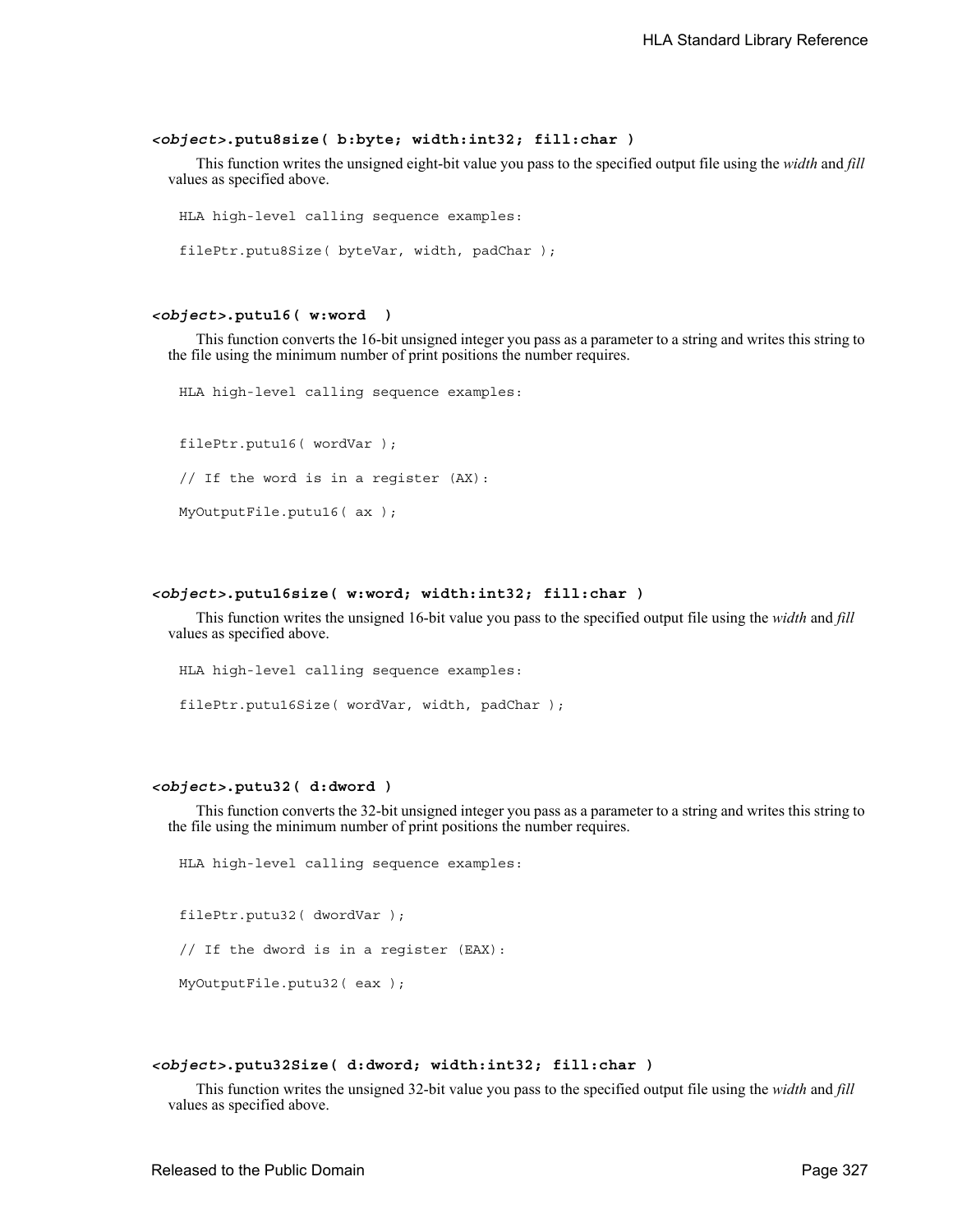```
HLA high-level calling sequence examples:
MyOutputFile.putu32Size( dwordVar, width, ' ' );
// If the dword is in a register (EAX):
filePtr.putu32Size( eax, width, cl );
```
#### *<object>***.putu64( q:qword )**

This function converts the 64-bit unsigned integer you pass as a parameter to a string and writes this string to the file using the minimum number of print positions the number requires.

```
HLA high-level calling sequence examples:
```

```
filePtr.putu64( qwordVar );
```
#### *<object>***.putu64Size( q:qword; width:int32; fill:char );**

This function writes the unsigned 64-bit value you pass to the specified output file using the *width* and *fill* values as specified above.

```
HLA high-level calling sequence examples:
```

```
MyOutputFile.putu64Size( qwordVar, width, ' ' );
```
#### *<object>***.putu128( l:lword )**

This function converts the 128-bit unsigned integer you pass as a parameter to a string and writes this string to the file using the minimum number of print positions the number requires.

```
HLA high-level calling sequence examples:
```
filePtr.putu128( lwordVar );

#### *<object>***.putu128Size( l:lword; width:int32; fill:char );**

This function writes the unsigned 128-bit value you pass to the specified output file using the *width* and *fill* values as specified above.

```
HLA high-level calling sequence examples:
```

```
MyOutputFile.putu128Size( lwordVar, width, ' ' );
```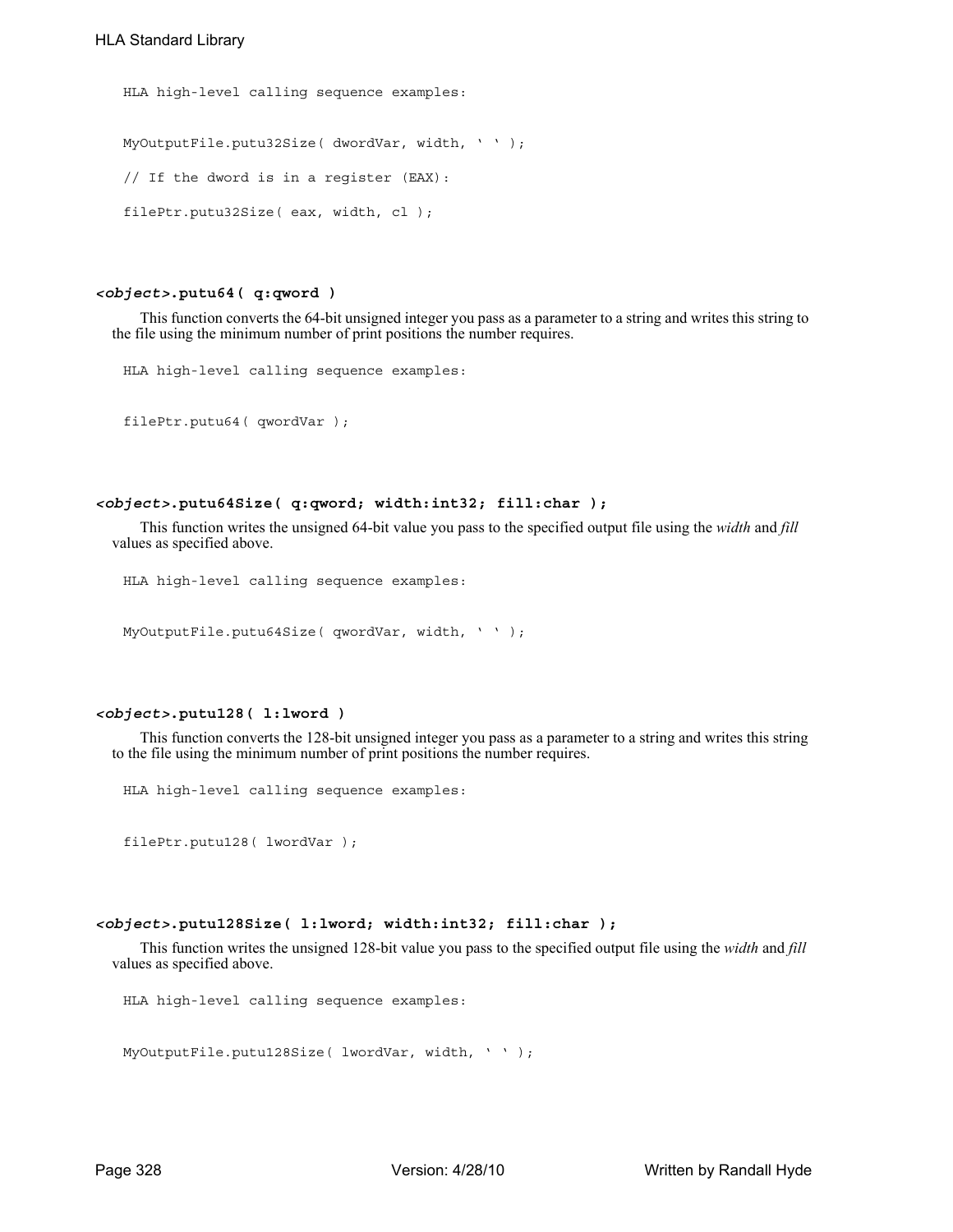# **14.11 Floating-Point Numeric Output Using Scientific Notation**

The floating point numeric output routines translate the three different binary floating point formats to their string representation and then write this string to the file that filevar specifies. There are two generic classes of these routines: those that convert their values to exponential/scientific notation and those that convert their string to a decimal form.

The *<object>.pute80*, *<object>.pute64*, and *<object>.pute32* routines convert their values to a string using scientific notation. These three routines each have two parameters: the value to output and the field width of the result. These routines produce a string with the following format:



#### *<object>***.pute32( r:real32; width:uns32 )**

This function writes the 32-bit single precision floating point value passed in *r* to the file using scientific/ exponential notation. This procedure prints the value using *width* print positions in the file. *width* should have a minimum value of five for real numbers in the range 1e-9..1e+9 and a minimum value of six for all other values. Note that 32-bit extended precision floating point values support about 6-7 significant digits. So a *width* value that yeilds more than seven mantissa digits will produce garbage output in the low order digits of the number.

```
HLA high-level calling sequence examples:
MyOutputFile.pute32( r32Var, width );
// If the real32 value is in an FPU register (ST0):
var
  r32Temp:real32;
  .
  .
  .
fstp( r32Temp );
filePtr.pute32( r32Temp, 12 );
```
#### *<object>***.pute64( r:real64; width:uns32 )**

This function writes the 64-bit double precision floating point value passed in *r* to the file using scientific/ exponential notation. This procedure prints the value using *width* print positions in the file. *width* should have a minimum value of five for real numbers in the range 1e-9..1e+9 and a minimum value of six for all other values. Note that 64-bit double precision floating point values support about 15 significant digits. So a *width* value that yeilds more than 15 mantissa digits will produce garbage output in the low order digits of the number.

```
HLA high-level calling sequence examples:
filePtr.pute64( r64Var, width );
// If the real64 value is in an FPU register (ST0):
```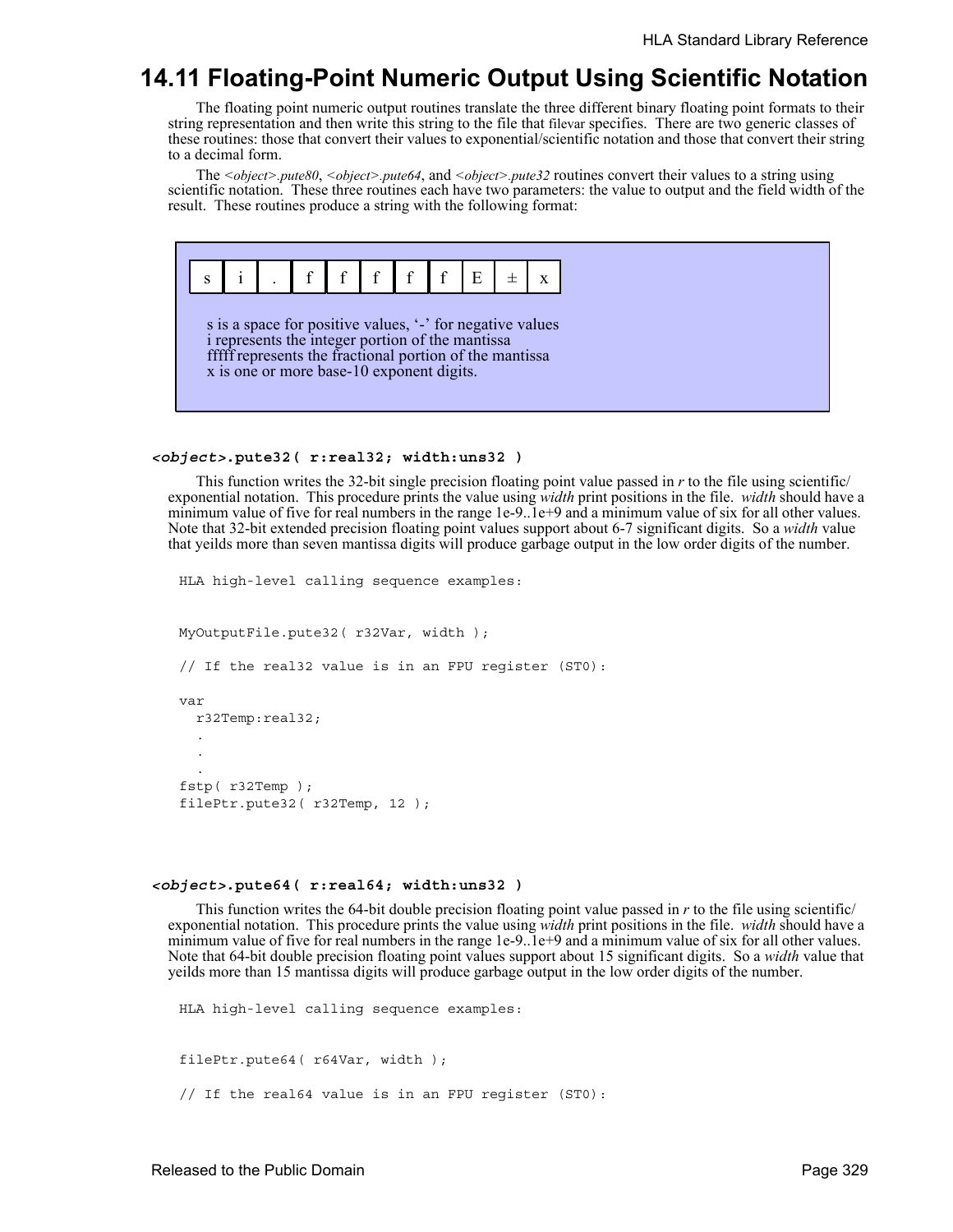```
var
 r64Temp:real64;
  .
  .
  .
fstp( r64Temp );
filePtr.pute64( r64Temp, 12 );
```
#### *<object>***.pute80( r:real80; width:uns32 )**

This function writes the 80-bit extended precision floating point value passed in *r* to the file using scientific/ exponential notation. This procedure prints the value using *width* print positions in the file. *width* should have a minimum value of five for real numbers in the range 1e-9..1e+9 and a minimum value of six for all other values. Note that 80-bit extended precision floating point values support about 18 significant digits. So a *width* value that yeilds more than 18 mantissa digits will produce garbage output in the low order digits of the number.

```
HLA high-level calling sequence examples:
filePtr.pute80( r80Var, width );
// If the real80 value is in an FPU register (ST0):
var
  r80Temp:real80;
  .
  .
  .
fstp( r80Temp );
MyOutputFile.pute80(r80Temp, 12);
```
# **14.12 Floating-Point Numeric Output Using Decimal Notation**

Although scientific (exponential) notation is the most general display format for real numbers, real numbers you display in this format are very difficult to read. Therefore, the HLA file class module also provides a set of functions that output real values using the decimal representation. Although you cannot (practically) use these decimal output routines for all real values, they are applicable to a wide variety of common numbers you will use in your programs.

These functions come in two varieties. The first variety requires four parameters: the real value to convert, the width of the converted value, the number of digit positions to the right of the decimal point, and a padding character. The second variety only requires the first three parameters and assumes the padding character is a space. These functions write their values using the following string format:

# $s$  | i | i | i | . | f| f| f| f| f| f| f

s is a space for positive values, '-' for negative values i represents the integer portion of the mantissa fffff represents the fractional portion of the mantissa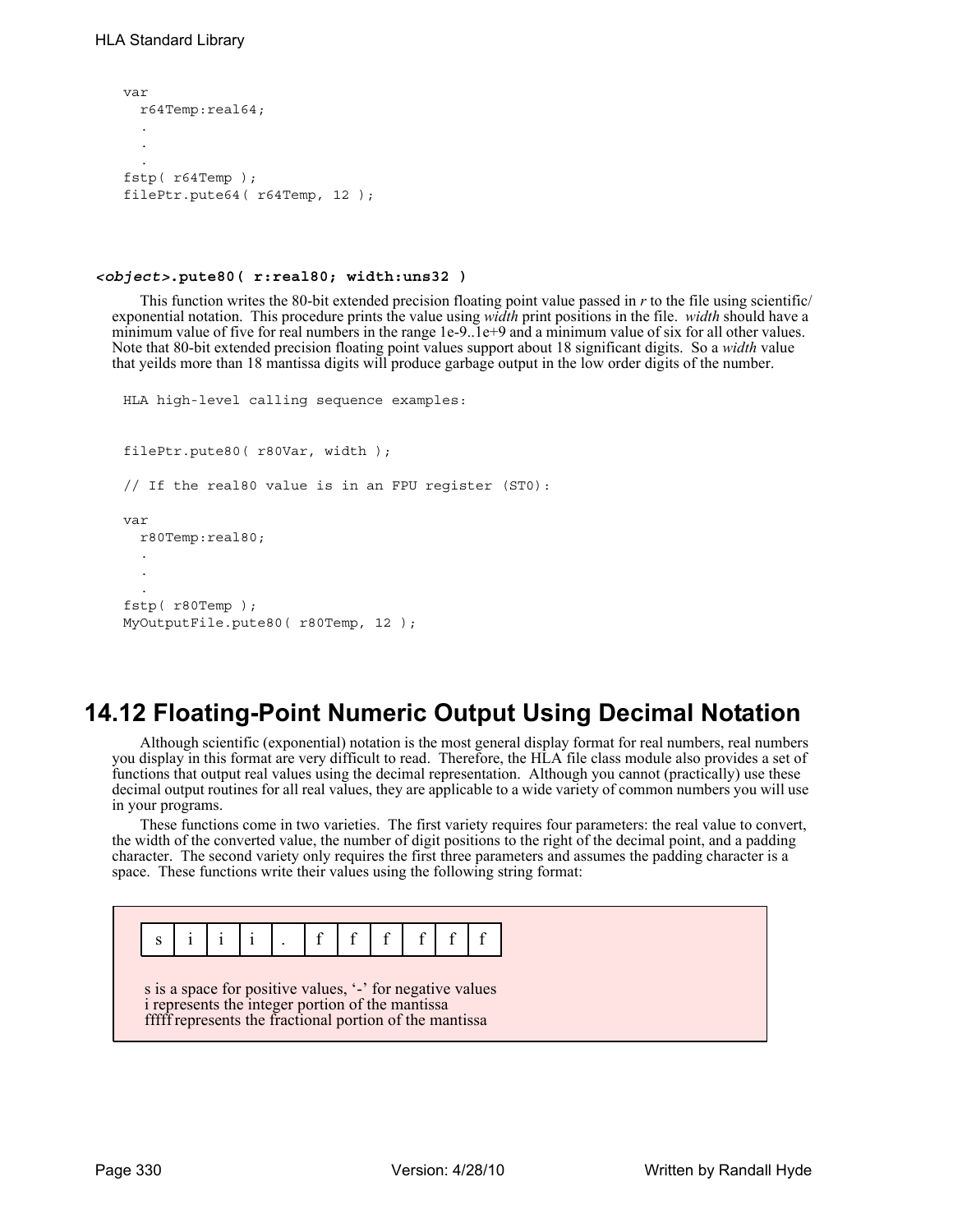#### *<object>***.putr32( r:real32; width:uns32; decpts:uns32; fill:char )**

This procedure writes a 32-bit single precision floating point value to the file as a string. The string consumes exactly *width* characters in the output file. If the numeric output, using the specified number of positions to the right of the decimal point, is sufficiently small that the string representation would be less than *width* characters, then this procedure uses the *fill* value as the padding character to fill the output with *width* characters.

```
HLA high-level calling sequence examples:
filePtr.putr32( r32Var, width, decpts, fill );
filePtr.putr32( r32Var, 10, 2, '*' );
// If the real32 value is in an FPU register (ST0):
var
  r32Temp:real32;
  .
  .
  .
fstp( r32Temp );
filePtr.putr32( r32Temp, 12, 2, al );
```
#### *<object>***.putr64( r:real64; width:uns32; decpts:uns32; fill:char )**

This procedure writes a 64-bit double precision floating point value to the filevar file as a string. The string consumes exactly *width* characters in the output file. If the numeric output, using the specified number of positions to the right of the decimal point, is sufficiently small that the string representation would be less than *width* characters, then this procedure uses the value of *fill* as the padding character to fill the output with *width* characters.

```
HLA high-level calling sequence examples:
MyOutputFile.putr64( r64Var, width, decpts, fill );
MyOutputFile.putr64( r64Var, 10, 2, '*' );
// If the real64 value is in an FPU register (ST0):
var
  r64Temp:real64;
  .
  .
  .
fstp( r64Temp );
MyOutputFile.putr64( r64Temp, 12, 2, al );
```
#### *<object>***.putr80( r:real80; width:uns32; decpts:uns32; fill:char )**

This procedure writes an 80-bit extended precision floating point value to the file as a string. The string consumes exactly *width* characters in the output file. If the numeric output, using the specified number of positions to the right of the decimal point, is sufficiently small that the string representation would be less than *width* characters, then this procedure uses the value of *fill* as the padding character to fill the output with *width* characters.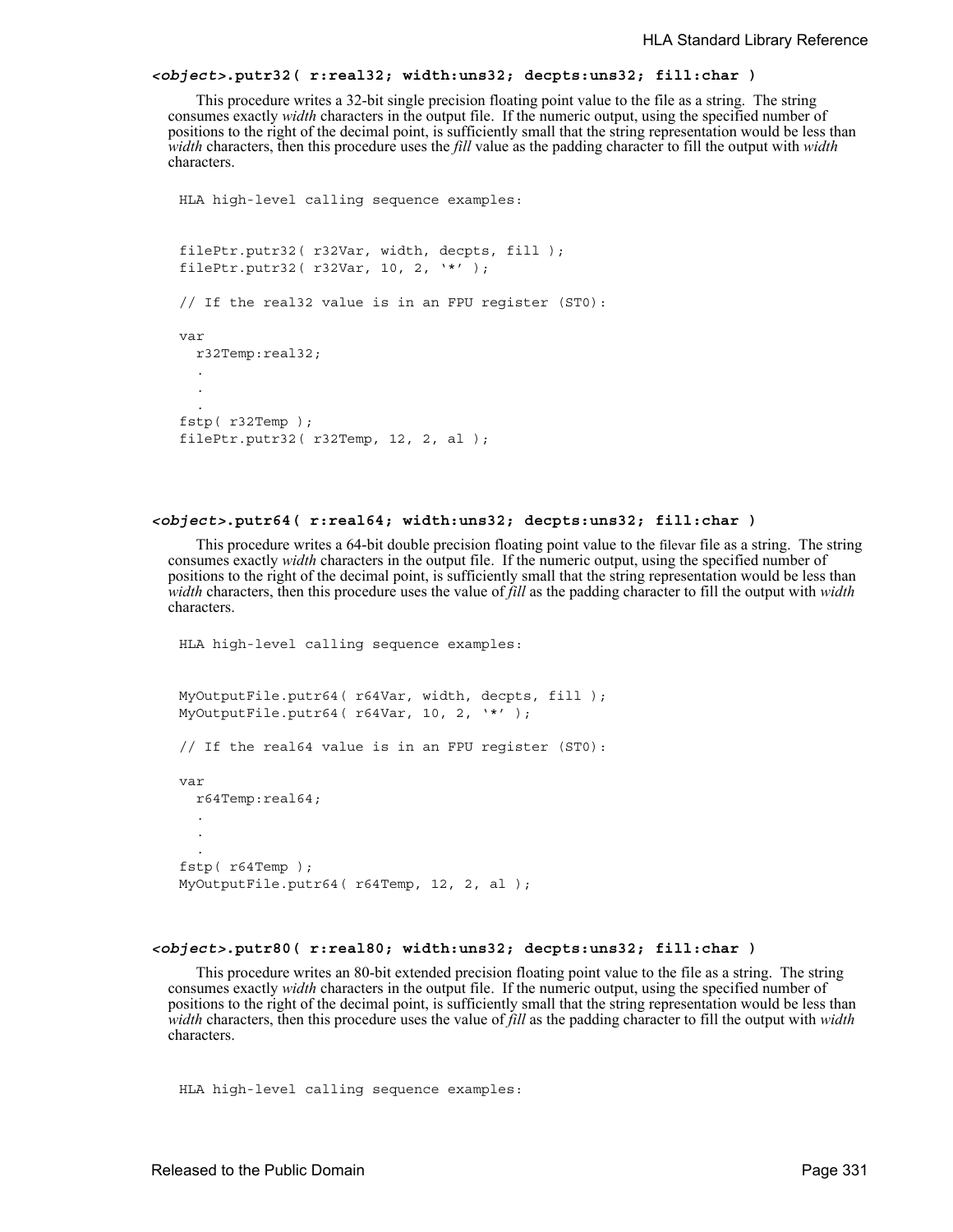#### HLA Standard Library

```
filePtr.putr80( r80Var, width, decpts, fill );
filePtr.putr80( r80Var, 10, 2, '*' );
// If the real80 value is in an FPU register (ST0):
var
  r80Temp:real80;
  .
  .
  .
fstp( r80Temp );
filePtr.putr80( r80Temp, 12, 2, al );
```
## **14.13 Generic File Output**

```
<object>.put( parameter_list )
```
*<object>.put* is a macro that automatically invokes an appropriate *<object>* output routine based on the type of the parameter(s) you pass it. This is a very convenient output routine and is probably the file class output call you will use most often in your programs. Keep in mind that this macro is not a single function call; instead, HLA translates this macro into a sequence of calls to procedures like *<object>.puti32, <object>.puts,* etc.

*<object>.put* is a macro that provides a flexible syntax for outputting data to the standard output device. This macro allows a variable number of parameters. For each parameter present in the list, *<object>.put* will call the appropriate routine to emit that data, according to the type of the parameter. Parameters may be constants, registers, or memory locations. You must separate each macro parameter with a comma.

Here is an example of a typical invocation of an *<object>.put*:

```
<object>.put( "I=", i, " j=", j, nl );
```
The above is roughly equivalent to

```
<object>.puts( "I=" );
<object>.puti32( i );
<object>.puts( " j=" );
<object>.puti32( j );
<object>.newln();
```
This assumes, of course, that *i* and *j* are *int32* variables.

The *<object>.put* macro also lets you specify the minimum field width for each parameter you specify. To print a value using a minimum field width, follow the object you wish to print with a colon and the value of the minimum field width. The previous example, using field widths, could look like the following:

*<object>*.put( "I=", i:2, " j=", j:5, nl );

Although this example used the literal decimal constants two and five for the field widths, keep in mind that register values and memory value (integers, anyway) are prefectly legal here.

For floating point numbers you wish to display in decimal form, you can specify both the minimum field width and the number of digits to print to the right of the decimal point by using the following syntax:

*<object>*.put( "Real value is ", f:10:3, nl );

The *<object>.put* macro can handle all the basic primitive types, including boolean, unsigned (8, 16, 32, 64, 128), signed (8, 16, 32, 64, 128), character, character set, real (32, 64, 80), string, and hexadecimal (byte, word, dword, qword, tbyte, lword).

If you specify a class variable (object) and that class defines a *toString* method, the *<object>.put* macro will call the associated *toString* method and output that string to the file. Note that the *toString* method must dynamically allocate storage for the string by calling *str.alloc*. This is because *<object>.put* will call *str.free* on the string once it outputs the string.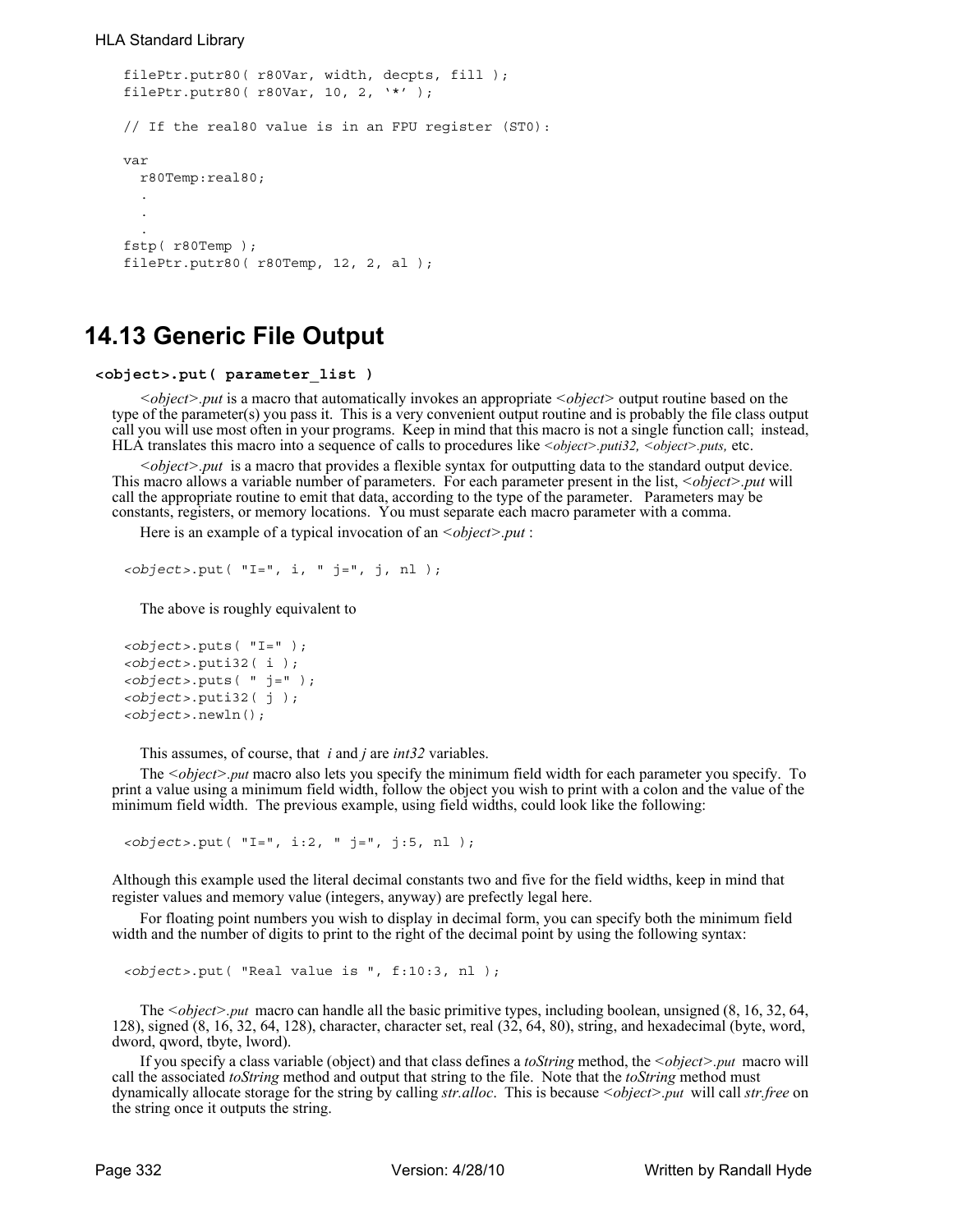There is a known "design flaw" in the *<object>.put* macro. You cannot use it to print HLA intermediate variables (i.e., non-local VAR objects). The problem is that HLA's syntax for non-local accesses takes the form "reg32:varname" and *<object>.put* cannot determine if you want to print *reg32* using *varname* print positions versus simply printing the non-local *varname* object. If you want to display non-local variables you must copy the non-local object into a register, a static variable, or a local variable prior to using *<object>.put* to print it. Of course, there is no problem using the other  $\leq object$ *>.putXXXX* functions to display non-local VAR objects, so you can use those as well.

**Important(!)**, don't forget that method calls (e.g., the routines that *<object>.put* translates into) modify the values in the ESI and EDI registers. Therefore, it never makes any sense to attempt to print the values of ESI and EDI within the parameter list. All you will wind up doing is printing the address of the file variable (ESI) or the address of its virtual method table (EDI). If you need to write these two values to a file, move them to another register or a memory location first.

### **14.14 Generic File Input**

The following file input routines behave just like their standard input and file input counterparts (unless otherwise noted):

#### *<object>***.read( var buffer:var; count:dword )**

This function reads *count* bytes from the file and stores them into memory starting with the first byte of the *buffer* variable. This routine does not do any range checking. It is your responsibility to ensure that *buffer* is large enough to hold the data read.

Note: Notice that the *buffer* parameter is an untyped reference parameter. Untyped reference parameters have special properties, so be sure to read the chapter on "Passing Parameters to Standard Library Routines" (parmpassing.rtf) if you are not absolutely sure you understand how untyped reference parameters operate.

```
HLA high-level calling sequence examples:
```

```
MyInputFile.read( buffer, count );
MyInputFile.read( [eax], 1024 );
```

```
<object>.readln;
 This function reads and discards all characters up to and including the newline 
sequence in the file.
```
HLA high-level calling sequence examples:

filePtr.readLn();

## **14.15 Character and String Input**

The following functions read character data from an input file. Note that HLA's file class module does not provide the ability to read character set data directly from the user. However, you can always read a string and then convert that string to a character set using the appropriate function in the *cset* module.

```
<object>.getc; @returns( "al" );
```
This function reads a single character from the file and returns that chraacter in the AL register. This function assumes that the file you've opened is a text file. Note that <object>.getc does not return the end of line sequence as part of the input stream. Use the *<object>..eoln* function to determine when you've reached the end of a line of text. Because *<object>..getc* preprocesses the text file (removing end of line sequences) you should not use it to read binary data, use it only to read text files.

```
HLA high-level calling sequence examples:
```

```
filePtr.getc();
```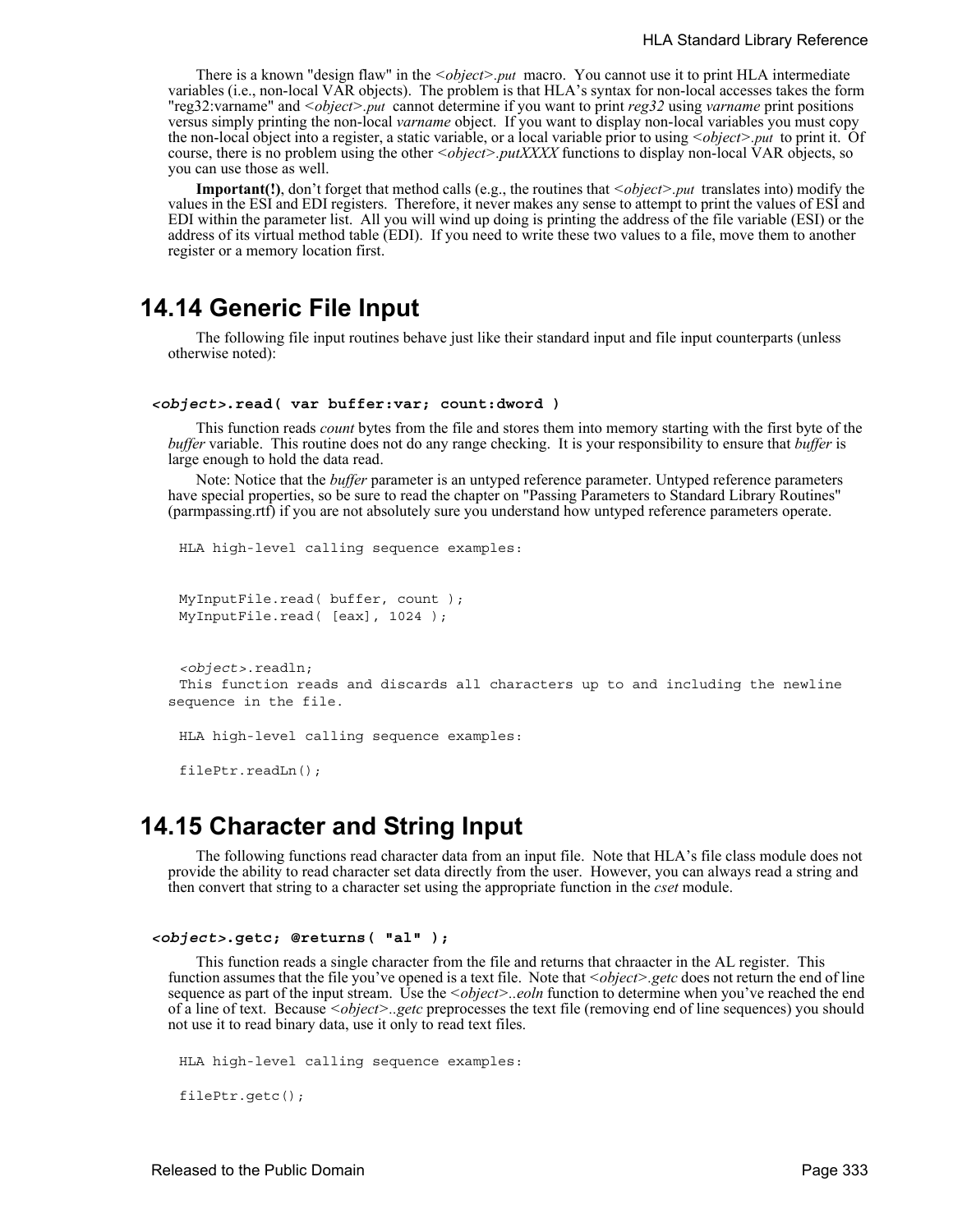mov( al, charVar );

#### *<object>***.gets( s:string );**

This function reads a sequence of characters from the current file position through to the next end of line sequence and stores these characters (without the end of line sequence) into the string variable you pass as a parameter. Before calling this routine, you must allocate sufficient storage for the string. If *<object>.gets* attempts to read a larger string than the string's *MaxLen* value, *<object>.gets* raises a string overflow exception.

Note that this function does not store the end of line sequence into the string, though it does consume the end of line sequence. The next character a file class function will read from the file will be the first character of the following line.

If the current file position is at the end of some line of text, then *<object>.gets* consumes the end of line and stores the empty string into the *s* parameter.

```
HLA high-level calling sequence examples:
```

```
filePtr.gets( inputStr );
filePtr.gets( eax ); // EAX contains string value
```
#### *<object>***.a\_gets; @returns( "eax" );**

Like *<object>.gets*, this function also reads a string from the file. However, rather than storing the string data into a string you supply, this function allocates storage for the string on the heap and returns a pointer to this string in the EAX register. You code should call *str.free* to release this storage when you're done with the string data.

The *<object>.a\_gets* function imposes a line length limit of 4,096 characters. If this is a problem, you should modify the source code for this function to raise the limit. This functions raises an exception if you attempt to read a line longer than this internal limit.

```
HLA high-level calling sequence examples:
MyInputFile.a_gets();
mov( eax, inputStr );
```
## **14.16 Signed Integer Input**

The functions in this group read numeric values from the file using a signed decimal integer format. These functions read the string data, translate it to numeric form, and return that numeric data in an appropriate location.

```
 <object>.geti8; @returns( "al" );
```
This function reads a signed eight-bit decimal integer in the range -128..+127 from the file. The number may begin with any number of delimiter characters (see the *conv.setDelimiter* and *conv.getDelimiter* functions for details on the delimiter characters) followed by an optional minus sign and a string of one or more decimal digits. The number must end with a valid delimiter character or the end of the file. This function allows underscores in the interior of the number. The *<object>.geti8* function raises an appropriate exception if the input violates any of these rules or the value is outside the range -128..+127. This function returns the binary form of the integer in the AL register.

```
HLA high-level calling sequence examples:
```

```
filePtr.geti8();
```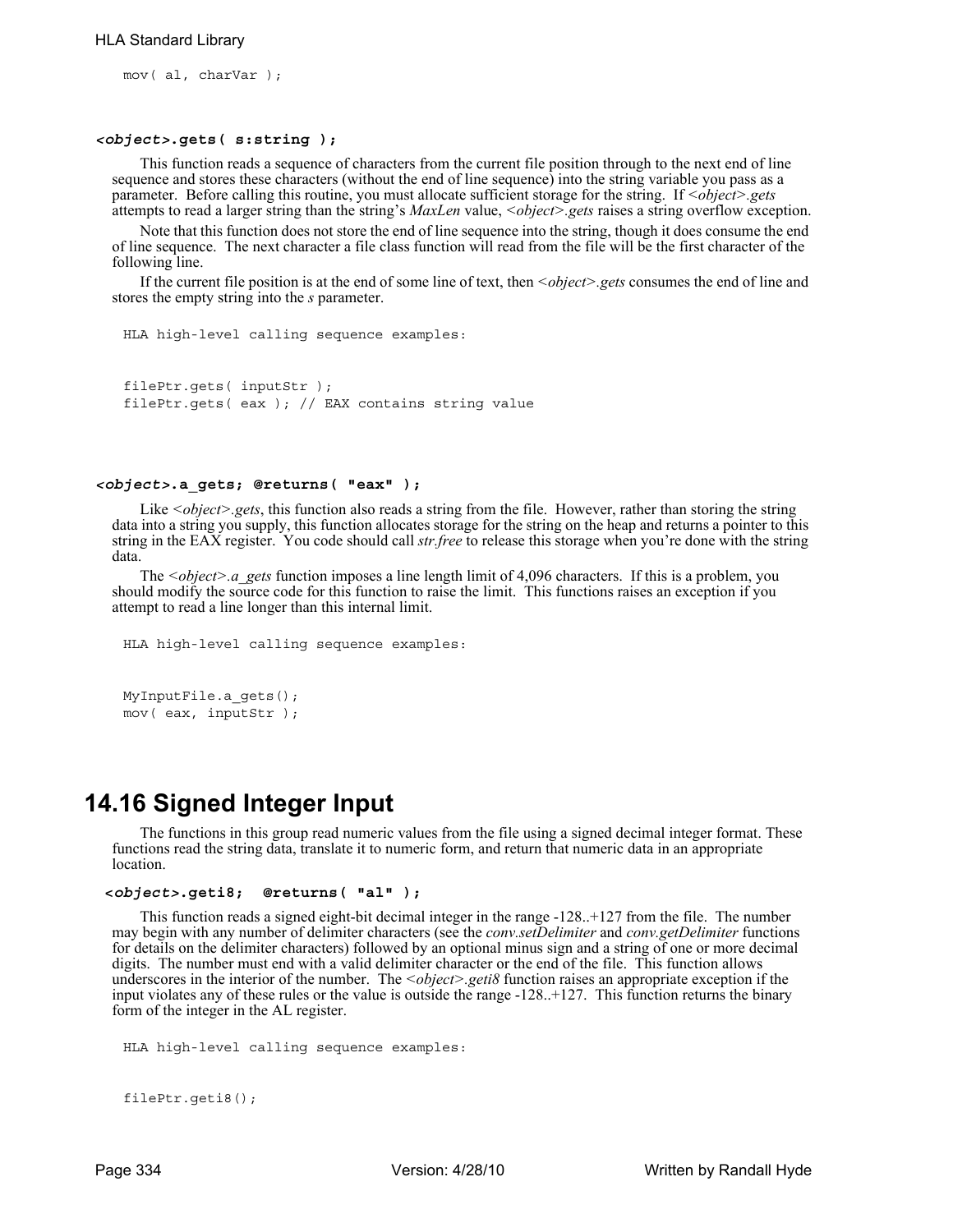mov( al, i8Var );

#### *<object>***.geti16; @returns( "ax" );**

This function reads a signed 16-bit decimal integer in the range -32768..+32767 from the file. The number may begin with any number of delimiter characters (see the *conv.setDelimiter* and *conv.getDelimiter* functions for details on the delimiter characters) followed by an optional minus sign and a string of one or more decimal digits. The number must end with a valid delimiter character or the end of the file. This function allows underscores in the interior of the number. The *<object>.geti16* function raises an appropriate exception if the input violates any of these rules or the value is outside the range -32768..+32767. This function returns the binary form of the integer in the AX register.

HLA high-level calling sequence examples:

```
filePtr.geti16();
mov( ax, i16Var );
```
#### *<object>***.geti32; @returns( "eax" );**

This function reads a signed 32-bit decimal integer in the (approximate) range  $\pm 2$  Billion from the file. The number may begin with any number of delimiter characters (see the *conv.setDelimiter* and *conv.getDelimiter* functions for details on the delimiter characters) followed by an optional minus sign and a string of one or more decimal digits. The number must end with a valid delimiter character or the end of the file. This function allows underscores in the interior of the number. The *<object>.geti32* function raises an appropriate exception if the input violates any of these rules or the value is outside the range plus or minus two billion. This function returns the binary form of the integer in the EAX register.

HLA high-level calling sequence examples:

```
filePtr.geti32();
mov( eax, i32Var );
```
#### *<object>***.geti64; @returns( "edx:eax" );**

This function reads a signed 64-bit decimal integer from the file. The number may begin with any number of delimiter characters (see the *conv.setDelimiter* and *conv.getDelimiter* functions for details on the delimiter characters) followed by an optional minus sign and a string of one or more decimal digits. The number must end with a valid delimiter character or the end of the file. This function allows underscores in the interior of the number. *The <object>.geti64* function raises an appropriate exception if the input violates any of these rules or the value is outside the range of a 64-bit signed integer. This function returns the 64-bit result in the EDX:EAX register pair (it returns the H.O. dword in EDX and the L.O. dword in EAX).

```
filePtr.geti64();
mov( edx, (type dword i64Var[4]) );
mov( eax, (type dword i64Var[0]) );
```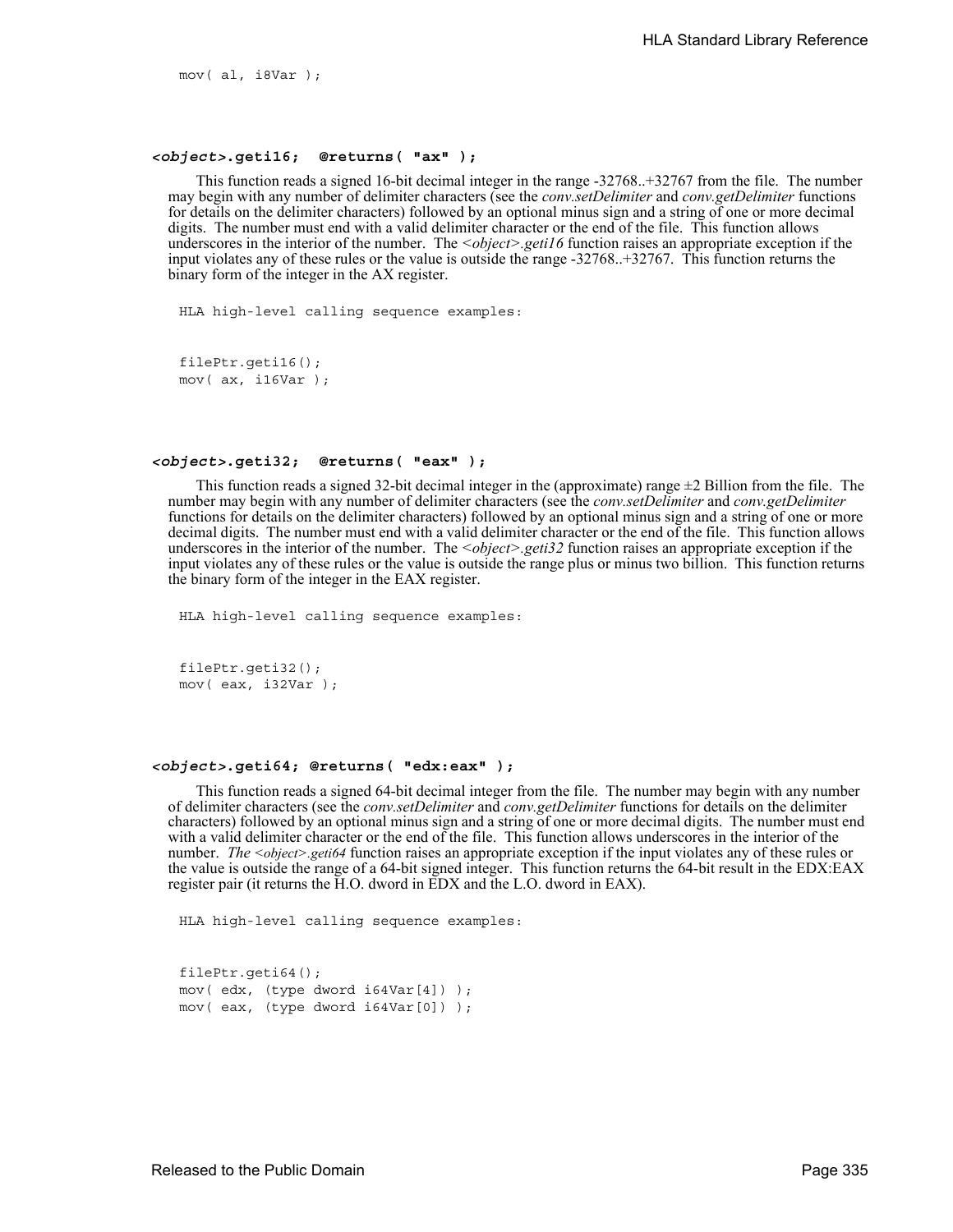#### *<object>***.geti128( var l:lword );**

This function reads a signed 128-bit decimal integer from the file. The number may begin with any number of delimiter characters (see the *conv.setDelimiter* and *conv.getDelimiter* functions for details on the delimiter characters) followed by an optional minus sign and a string of one or more decimal digits. The number must end with a valid delimiter character or the end of the file. This function allows underscores in the interior of the number. The *<object>.geti128* function raises an appropriate exception if the input violates any of these rules or the value is outside the range of a 128-bit signed integer. This function stores the 128-bit result into the lword you pass as a reference parameter.

```
HLA high-level calling sequence examples:
```

```
filePtr.geti128( lwordVar );
```
# **14.17 Unsigned Integer Input**

The functions in this group read numeric values from the file using a signed decimal integer format. These functions read the string data, translate it to numeric form, and return that numeric data in an appropriate location.

#### *<object>***.getu8; @returns( "al" );**

This function reads an unsigned eight-bit decimal integer in the range 0..+255 from the file. The number may begin with any number of delimiter characters (see the *conv.setDelimiter* and *conv.getDelimiter* functions for details on the delimiter characters) followed by a string of one or more decimal digits. The number must end with a valid delimiter character or the end of the file. This function allows underscores in the interior of the number. The *<object>.getu8* function raises an appropriate exception if the input violates any of these rules or the value is outside the range 0..255. This function returns the binary form of the integer in the AL register.

```
HLA high-level calling sequence examples:
```

```
MyInputFile.getu8();
mov( al, u8Var );
```
#### *<object>***.getu16; @returns( "ax" );**

This function reads an unsigned 16-bit decimal integer in the range 0..+65535 from the file. The number may begin with any number of delimiter characters (see the *conv.setDelimiter* and *conv.getDelimiter* functions for details on the delimiter characters) followed by a string of one or more decimal digits. The number must end with a valid delimiter character or the end of the file. This function allows underscores in the interior of the number. The *<object>.getu16* function raises an appropriate exception if the input violates any of these rules or the value is outside the range 0..65535. This function returns the binary form of the integer in the AX register.

HLA high-level calling sequence examples:

```
filePtr.getu16();
mov( ax, u16Var );
```
#### *<object>***.getu32; @returns( "eax" );**

This function reads an unsigned 32-bit decimal integer in the range 0..+4,294,967,295 from the file. The number may begin with any number of delimiter characters (see the *conv.setDelimiter* and *conv.getDelimiter* functions for details on the delimiter characters) followed by a string of one or more decimal digits. The number must end with a valid delimiter character or the end of the file. This function allows underscores in the interior of the number. The *<object>.getu32* function raises an appropriate exception if the input violates any of these rules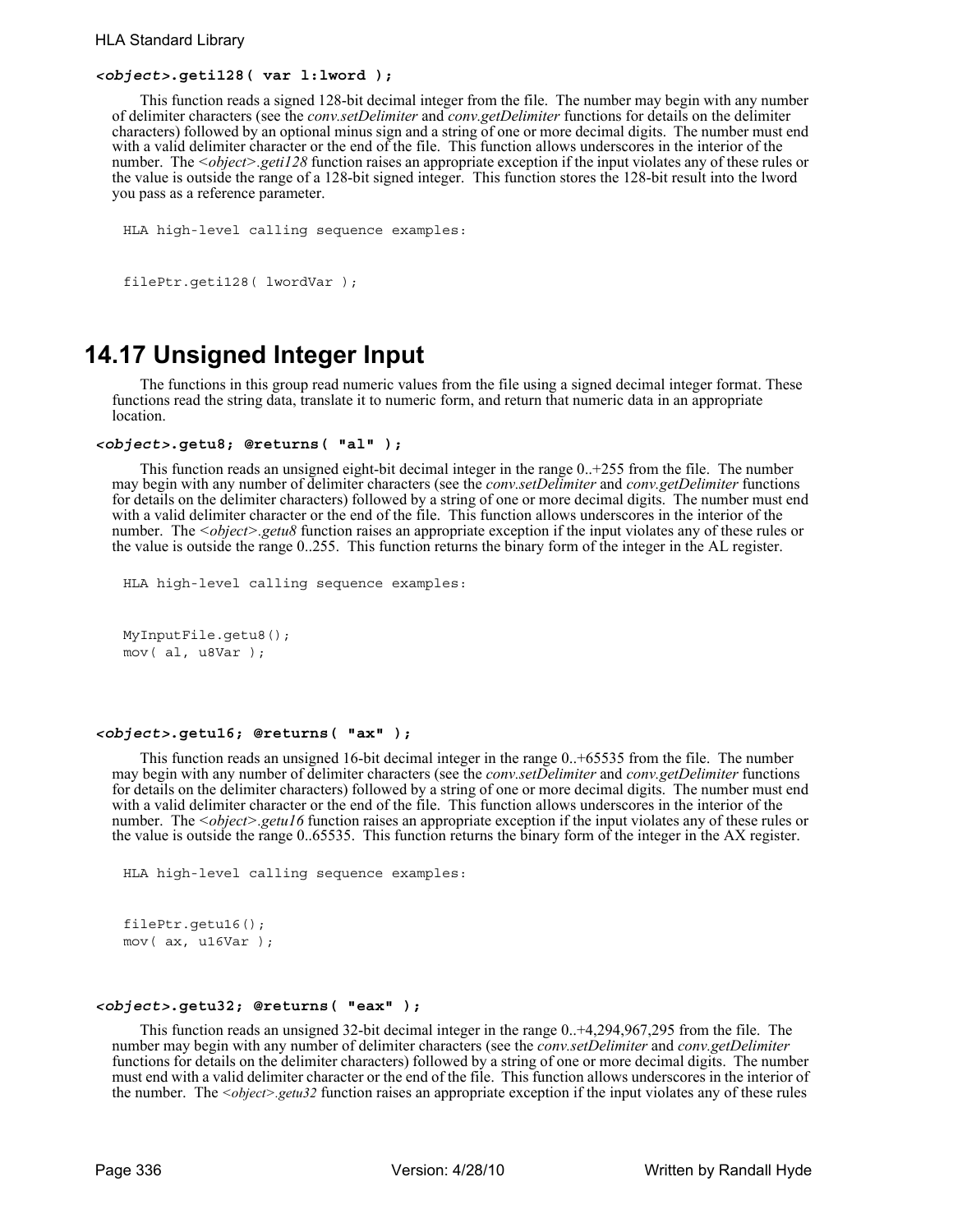or the value is outside the range 0..4,294,967,295. This function returns the binary form of the integer in the EAX register.

```
HLA high-level calling sequence examples:
filePtr.getu32();
mov( eax, u32Var );
```
#### *<object>***.getu64; @returns( "edx:eax" );**

This function reads an unsigned 64-bit decimal integer from the file. The number may begin with any number of delimiter characters (see the *conv.setDelimiter* and *conv.getDelimiter* functions for details on the delimiter characters) followed by a string of one or more decimal digits. The number must end with a valid delimiter character or the end of the file. This function allows underscores in the interior of the number. The *<object>.getu64* function raises an appropriate exception if the input violates any of these rules or the value is outside the range 0..2<sup>64</sup>-1. This function returns the binary form of the integer in EDX:EAX register pair (EDX contains the H.O. dword, EAX holds the L.O. dword).

```
HLA high-level calling sequence examples:
```

```
filePtr.getu32();
mov( eax, (type dword u64Var) );
mov( edx, (type dword u64Var[4]) );
```
#### *<object>***.getu128( var l:lword );**

This function reads an unsigned 128-bit decimal integer from the file. The number may begin with any number of delimiter characters (see the *conv.setDelimiter* and *conv.getDelimiter* functions for details on the delimiter characters) followed by a string of one or more decimal digits. The number must end with a valid delimiter character or the end of the file. This function allows underscores in the interior of the number. The *<object>.getu64* function raises an appropriate exception if the input violates any of these rules or the value is outside the range  $0.2^{128}$ -1. This function returns the binary form of the integer in the lword parameter you pass by reference.

```
HLA high-level calling sequence examples:
fileio.getu128( u128Var );
```
## **14.18 Hexadecimal Input**

```
<object>.geth8; @returns( "al" );
```
This function reads an eight-bit hexadecimal integer in the range 0..\$FF from the file. The number may begin with any number of delimiter characters (see the *conv.setDelimiter* and *conv.getDelimiter* functions for details on the delimiter characters) followed by a string of one or more hexadecimal digits. Note that the value may not have a leading "\$" unless you add this character to the delimiter character set. The number must end with a valid delimiter character or the end of the file. This function allows underscores in the interior of the number. The *<object>.geth8* function raises an appropriate exception if the input violates any of these rules or the value is outside the range 0..\$FF. This function returns the binary form of the value in the AL register.

```
HLA high-level calling sequence examples:
```

```
filePtr.geth8();
```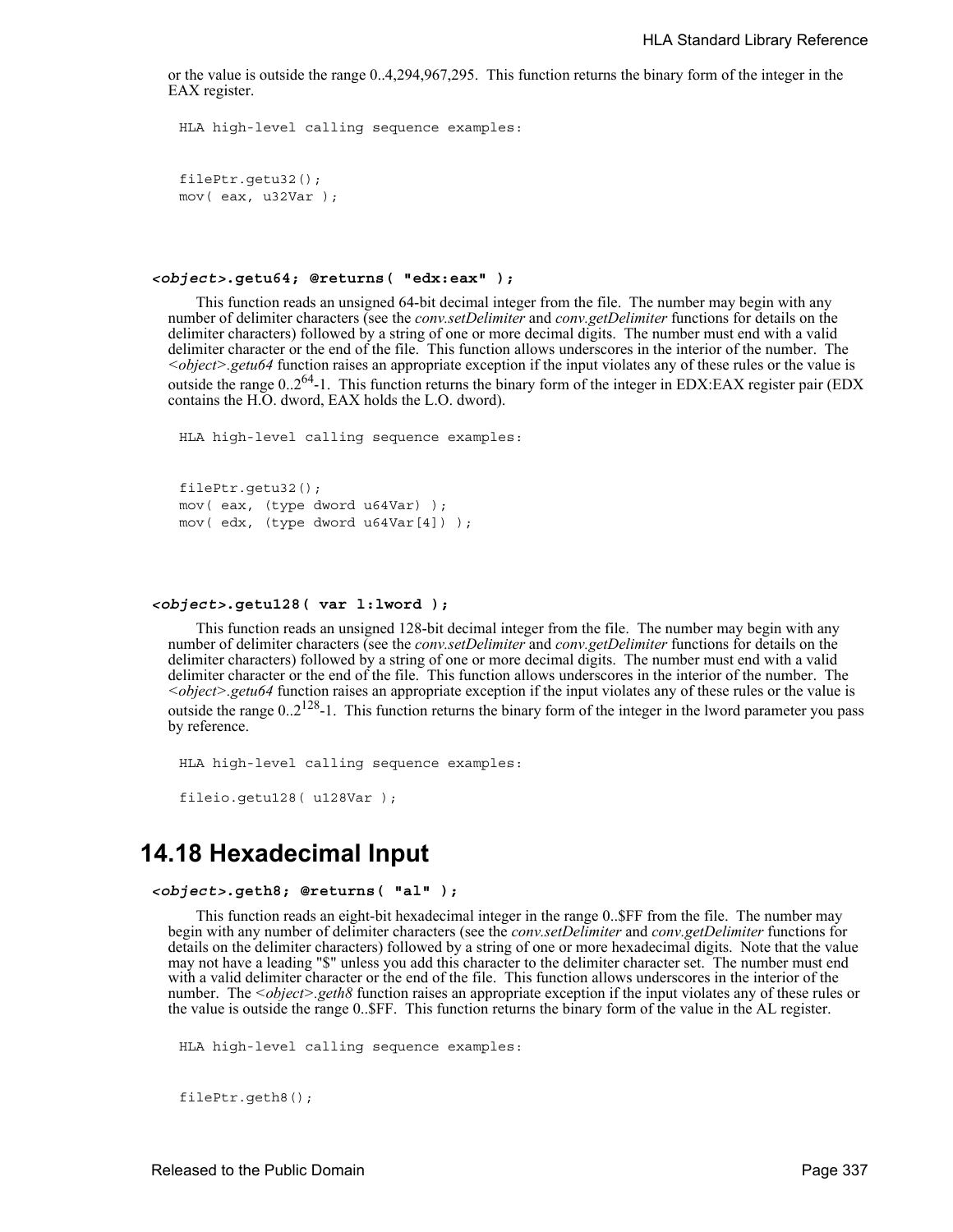mov( al, h8Var );

#### *<object>***.geth16; @returns( "ax" );**

This function reads a 16-bit hexadecimal integer in the range 0..\$FFFF from the file. The number may begin with any number of delimiter characters (see the *conv.setDelimiter* and *conv.getDelimiter* functions for details on the delimiter characters) followed by a string of one or more hexadecimal digits. Note that the value may not have a leading "\$" unless you add this character to the delimiter character set. The number must end with a valid delimiter character or the end of the file. This function allows underscores in the interior of the number. The *<object>.geth16* function raises an appropriate exception if the input violates any of these rules or the value is outside the range 0..\$FFFF. This function returns the binary form of the value in the AX register.

HLA high-level calling sequence examples:

```
MyInputFile.geth16();
mov( ax, h16Var );
```
#### *<object>***.geth32; @returns( "eax" );**

This function reads a 32-bit hexadecimal integer in the range 0..\$FFFF FFFF from the file. The number may begin with any number of delimiter characters (see the *conv.setDelimiter* and *conv.getDelimiter* functions for details on the delimiter characters) followed by a string of one or more hexadecimal digits. Note that the value may not have a leading "\$" unless you add this character to the delimiter character set. The number must end with a valid delimiter character or the end of the file. This function allows underscores in the interior of the number. The *<object>.geth32* function raises an appropriate exception if the input violates any of these rules or the value is outside the range 0..\$FFFF\_FFFF. This function returns the binary form of the value in the EAX register.

```
HLA high-level calling sequence examples:
```

```
filePtr.geth32();
mov( eax, h32Var );
```
#### *<object>***.geth64; @returns( "edx:eax" );**

This function reads a 64-bit hexadecimal integer in the range 0..\$FFFF\_FFFF\_FFFF from the file. The number may begin with any number of delimiter characters (see the *conv.setDelimiter* and *conv.getDelimiter* functions for details on the delimiter characters) followed by a string of one or more hexadecimal digits. Note that the value may not have a leading "\$" unless you add this character to the delimiter character set. The number must end with a valid delimiter character or the end of the file. This function allows underscores in the interior of the number. The *<object>*.*geth64* function raises an appropriate exception if the input violates any of these rules or the value is outside the range 0..\$FFFF\_FFFF\_FFFF\_FFFF. This function returns the 64-bit result in the EDX:EAX register pair (EDX contains the H.O. dword, EAX contains the L.O. dword).

```
MyInputFile.geth64();
mov( edx, (type dword h64Var[4]) );
mov( eax, (type dword h64Var[0]) );
```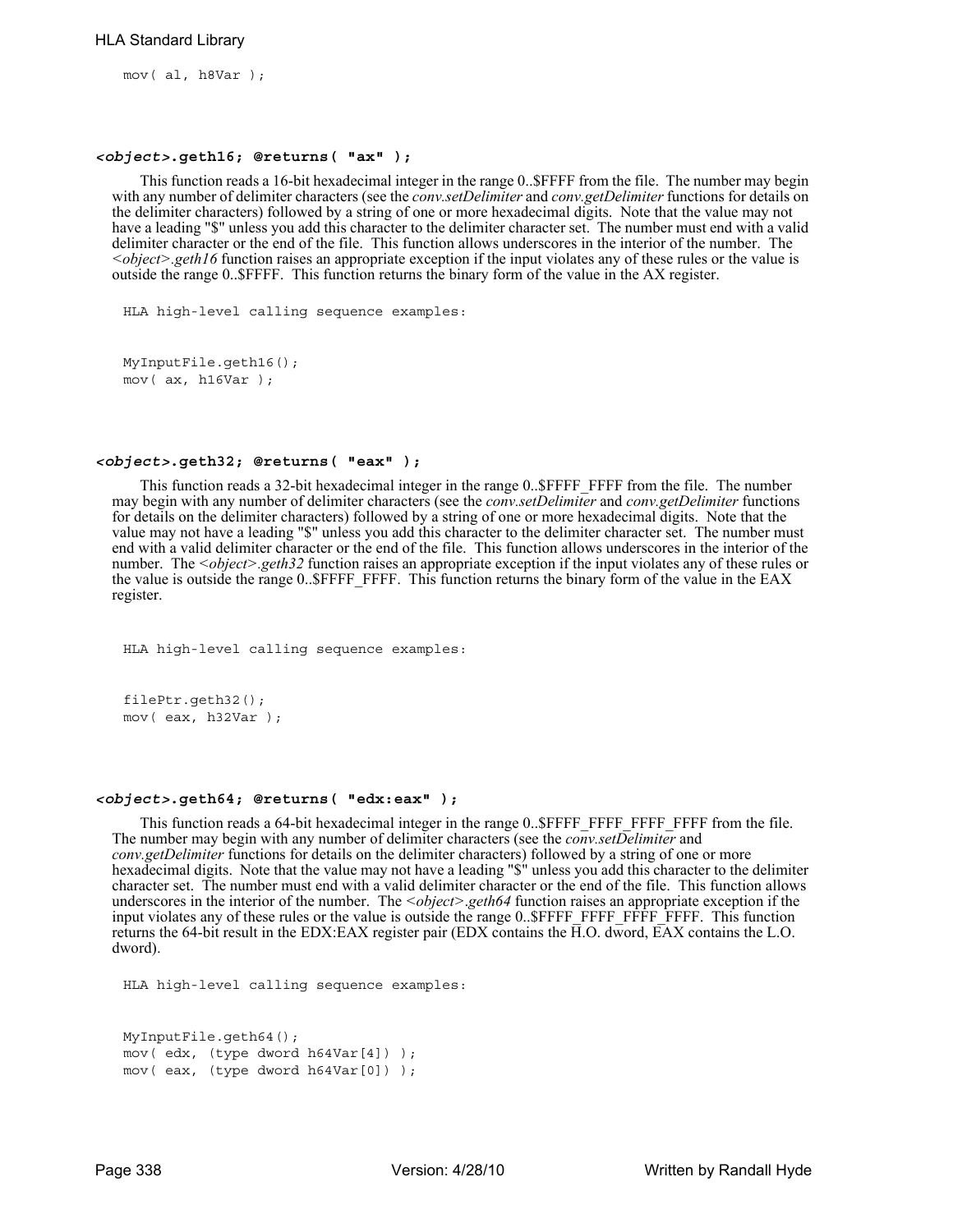#### *<object>***.geth128( var l:lword );**

This function reads a 128-bit hexadecimal integer in the range

0..\$FFFF\_FFFF\_FFFF\_FFFF\_FFFF\_FFFF\_FFFF\_FFFF from the file. The number may begin with any number of delimiter characters (see the *conv.setDelimiter* and *conv.getDelimiter* functions for details on the delimiter characters) followed by a string of one or more hexadecimal digits. Note that the value may not have a leading "\$" unless you add this character to the delimiter character set. The number must end with a valid delimiter character or the end of the file. This function allows underscores in the interior of the number. The *<object>*.*getq* function raises an appropriate exception if the input violates any of these rules or the value is outside the range 0..\$FFFF\_FFFF\_FFFF\_FFFF\_FFFF\_FFFF\_FFFF\_FFFF . This function stores the 128-bit result into the variable you pass as a reference parameter.

HLA high-level calling sequence examples:

```
filePtr.geth128( lwordVar );
```
# **14.19 Floating-Point Input**

```
<object>.getf; @returns( "st0" );
```
This function reads an 80-bit floating point value in either decimal or scientific from from the file and leaves the result sitting on the FPU stack. The number may begin with any number of delimiter characters (see the *conv.setDelimiter* and *conv.getDelimiter* functions for details on the delimiter characters) followed by an optional minus sign and a sequence of characters that represent a floating point value. The number must end with a valid delimiter character or the end of the file. This function allows underscores in the interior of the number. This function raises an appropriate exception if an error occurs.

```
HLA high-level calling sequence examples:
```

```
filePtr.getf();
fstp( fpVar );
```
# **14.20 Generic File Input**

```
<object>.get( List_of_items_to_read );
```
This is a macro that allows you to specify a list of variable names as parameters. The *<object>.get* macro reads an input value for each item in the list and stores the resulting value in each corresponding variable. This macro determines the type of each variable that you pass it and emits a call to the appropriate *<object>.getxxx* function to read the actual value. As an example, consider the following call to *<object>.get*:

filePtr.get( i32, charVar, u16, strVar );

The macro invocation above expands into the following:

```
push( eax );
filePtr.geti32( i32 );
filePtr.getc();
mov( al, charVar );
filePtr.geti16();
mov( ax, u16 );
filePtr.gets( strVar );
pop( eax );
```